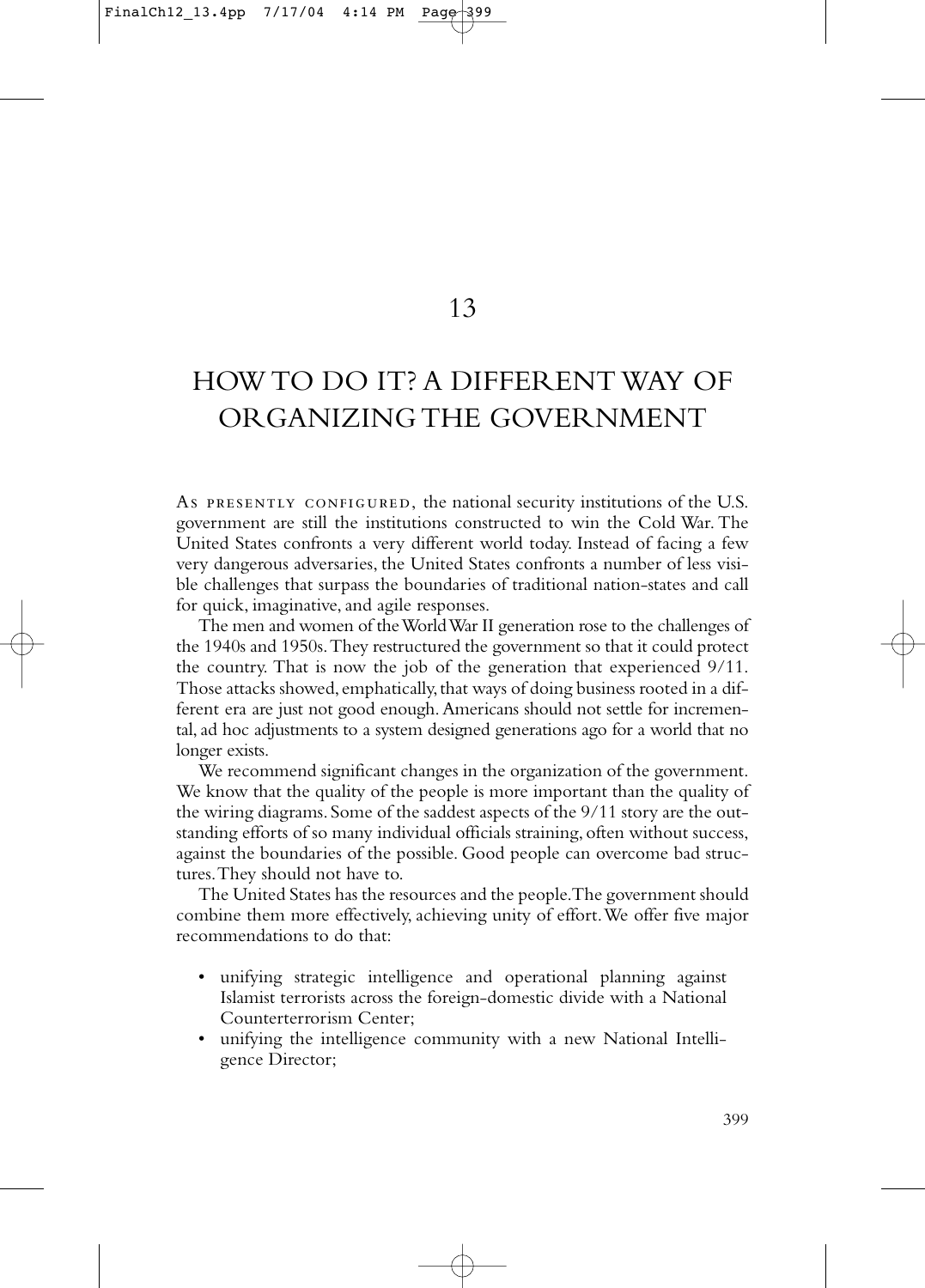- unifying the many participants in the counterterrorism effort and their knowledge in a network-based information-sharing system that transcends traditional governmental boundaries;
- unifying and strengthening congressional oversight to improve quality and accountability; and
- strengthening the FBI and homeland defenders.

## 13.1 UNITY OF EFFORT ACROSS THE FOREIGN-DOMESTIC DIVIDE

#### **Joint Action**

Much of the public commentary about the 9/11 attacks has dealt with "lost opportunities,"some of which we reviewed in chapter 11.These are often characterized as problems of "watchlisting," of "information sharing," or of "connecting the dots." In chapter 11 we explained that these labels are too narrow. They describe the symptoms, not the disease.

In each of our examples, no one was firmly in charge of managing the case and able to draw relevant intelligence from anywhere in the government, assign responsibilities across the agencies (foreign or domestic), track progress, and quickly bring obstacles up to the level where they could be resolved. Responsibility and accountability were diffuse.

The agencies cooperated, some of the time. But even such cooperation as there was is not the same thing as joint action.When agencies cooperate, one defines the problem and seeks help with it.When they act jointly, the problem and options for action are defined differently from the start. Individuals from different backgrounds come together in analyzing a case and planning how to manage it.

In our hearings we regularly asked witnesses:Who is the quarterback? The other players are in their positions,doing their jobs.But who is calling the play that assigns roles to help them execute as a team?

Since 9/11, those issues have not been resolved. In some ways joint work has gotten better, and in some ways worse.The effort of fighting terrorism has flooded over many of the usual agency boundaries because of its sheer quantity and energy.Attitudes have changed. Officials are keenly conscious of trying to avoid the mistakes of 9/11. They try to share information. They circulate—even to the President—practically every reported threat, however dubious.

Partly because of all this effort, the challenge of coordinating it has multiplied. Before 9/11, the CIA was plainly the lead agency confronting al Qaeda. The FBI played a very secondary role.The engagement of the departments of Defense and State was more episodic.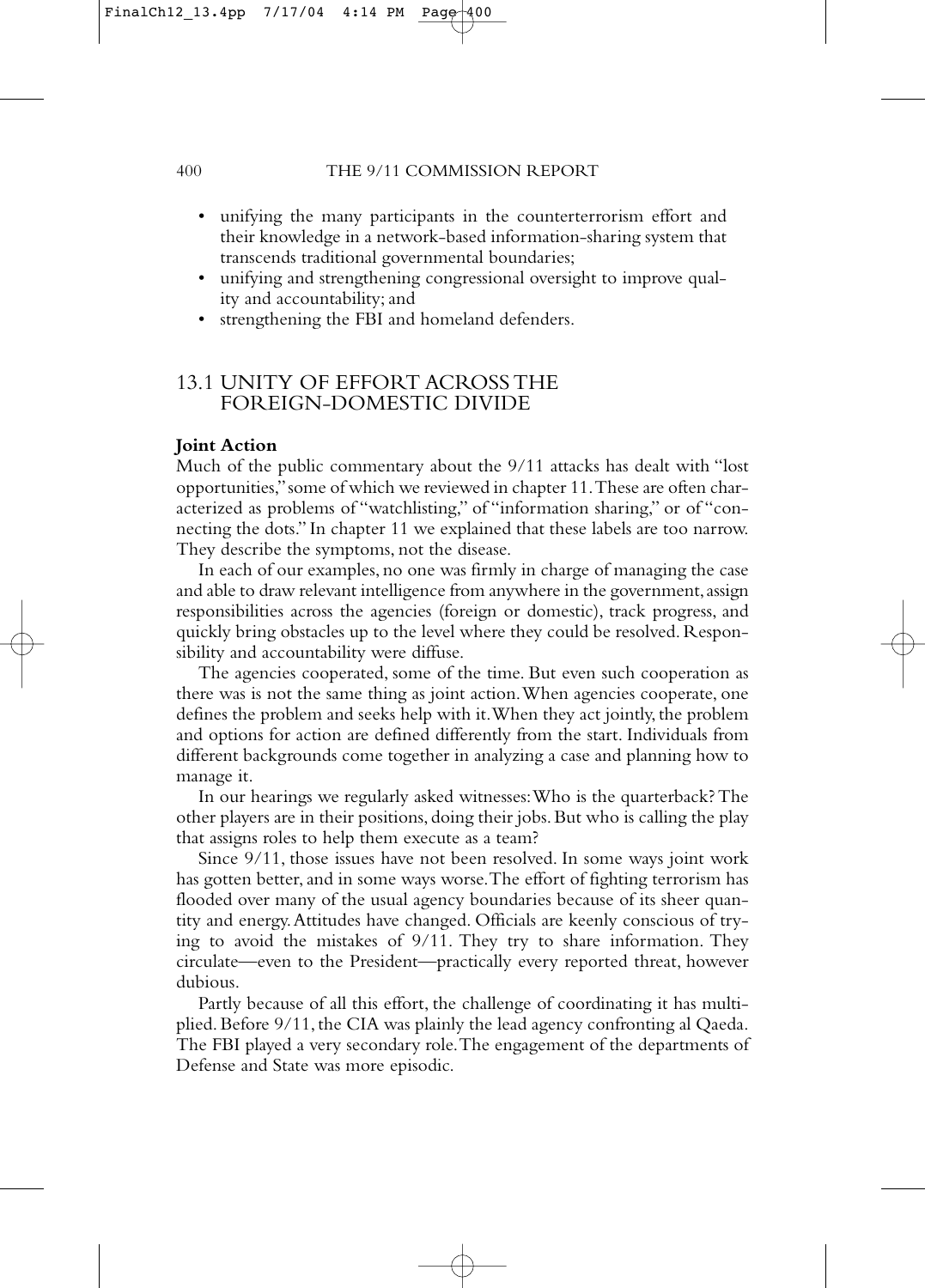- Today the CIA is still central. But the FBI is much more active, along with other parts of the Justice Department.
- The Defense Department effort is now enormous.Three of its unified commands, each headed by a four-star general, have counterterrorism as a primary mission: Special Operations Command, Central Command (both headquartered in Florida), and Northern Command (headquartered in Colorado).
- A new Department of Homeland Security combines formidable resources in border and transportation security, along with analysis of domestic vulnerability and other tasks.
- The State Department has the lead on many of the foreign policy tasks we described in chapter 12.
- At the White House, the National Security Council (NSC) now is joined by a parallel presidential advisory structure, the Homeland Security Council.

So far we have mentioned two reasons for joint action—the virtue of joint planning and the advantage of having someone in charge to ensure a unified effort.There is a third: the simple shortage of experts with sufficient skills.The limited pool of critical experts—for example,skilled counterterrorism analysts and linguists—is being depleted. Expanding these capabilities will require not just money, but time.

Primary responsibility for terrorism analysis has been assigned to the Terrorist Threat Integration Center (TTIC), created in 2003, based at the CIA headquarters but staffed with representatives of many agencies, reporting directly to the Director of Central Intelligence.Yet the CIA houses another intelligence "fusion" center: the Counterterrorist Center that played such a key role before 9/11.A third major analytic unit is at Defense, in the Defense Intelligence Agency.A fourth, concentrating more on homeland vulnerabilities, is at the Department of Homeland Security.The FBI is in the process of building the analytic capability it has long lacked, and it also has the Terrorist Screening Center.<sup>1</sup>

The U.S.government cannot afford so much duplication of effort.There are not enough experienced experts to go around.The duplication also places extra demands on already hard-pressed single-source national technical intelligence collectors like the National Security Agency.

# **Combining Joint Intelligence and Joint Action**

A "smart"government would *integrate*all sources of information to see the enemy as a whole. Integrated all-source analysis should also inform and shape strategies to collect more intelligence.Yet the Terrorist Threat Integration Center, while it has primary responsibility for terrorism analysis, is formally proscribed from hav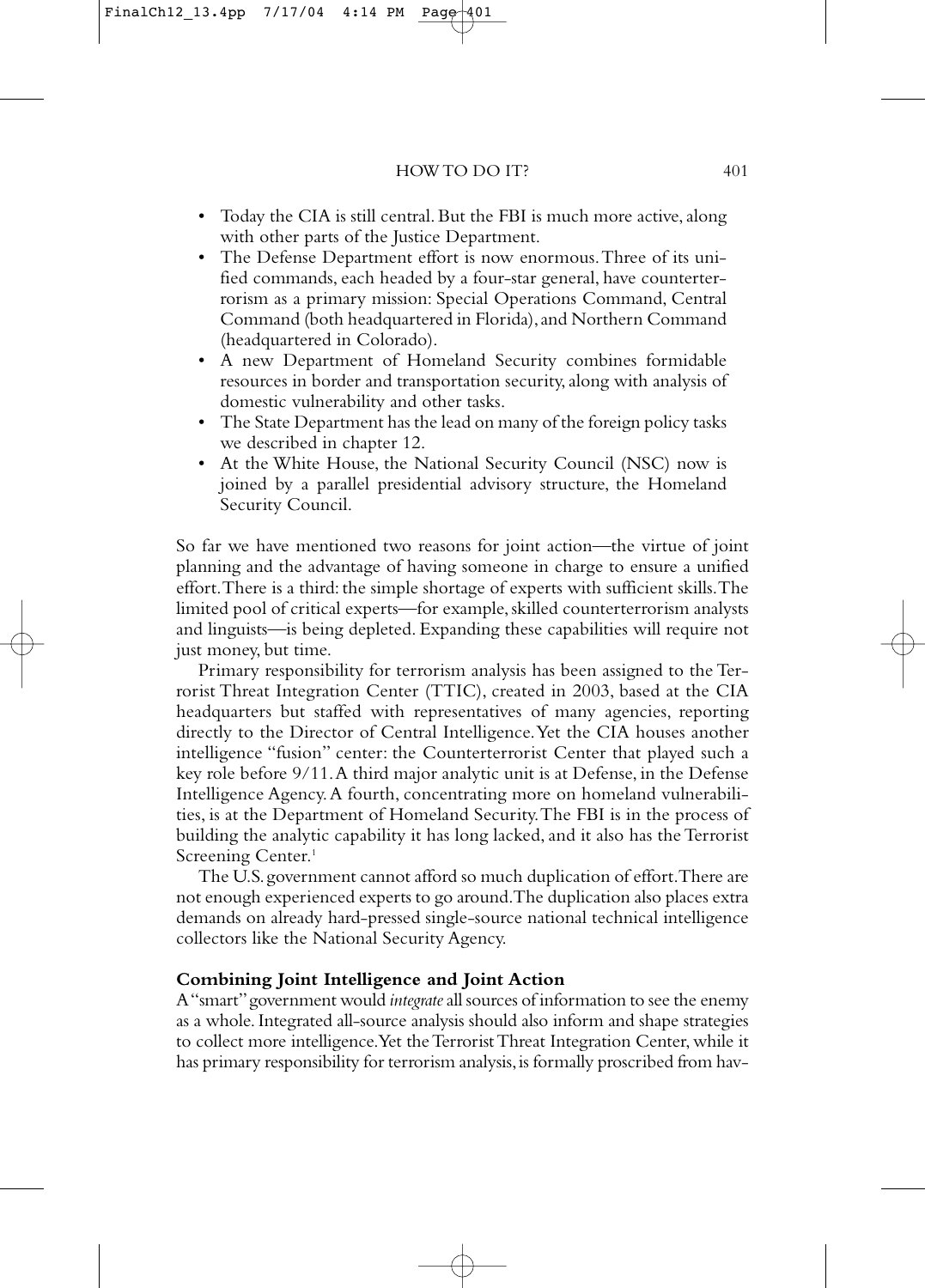ing any oversight or operational authority and is not part of any operational entity, other than reporting to the director of central intelligence.<sup>2</sup>

The government now tries to handle the problem of joint management, informed by analysis of intelligence from all sources, in two ways.

- First, agencies with lead responsibility for certain problems have constructed their own interagency entities and task forces in order to get cooperation. The Counterterrorist Center at CIA, for example, recruits liaison officers from throughout the intelligence community. The military's Central Command has its own interagency center, recruiting liaison officers from all the agencies from which it might need help.The FBI has Joint Terrorism Task Forces in 84 locations to coordinate the activities of other agencies when action may be required.
- Second, the problem of joint operational planning is often passed to the White House, where the NSC staff tries to play this role. The national security staff at the White House (both NSC and new Homeland Security Council staff) has already become 50 percent larger since 9/11. But our impression, after talking to serving officials, is that even this enlarged staff is consumed by meetings on day-to-day issues, sifting each day's threat information and trying to coordinate everyday operations.

Even as it crowds into every square inch of available office space, the NSC staff is still not sized or funded to be an executive agency. In chapter 3 we described some of the problems that arose in the 1980s when a White House staff, constitutionally insulated from the usual mechanisms of oversight, became involved in direct operations.During the 1990s Richard Clarke occasionally tried to exercise such authority, sometimes successfully, but often causing friction.

Yet a subtler and more serious danger is that as the NSC staff is consumed by these day-to-day tasks, it has less capacity to find the time and detachment needed to advise a president on larger policy issues.That means less time to work on major new initiatives, help with legislative management to steer needed bills through Congress,and track the design and implementation of the strategic plans for regions, countries, and issues that we discuss in chapter 12.

Much of the job of operational coordination remains with the agencies, especially the CIA.There DCI Tenet and his chief aides ran interagency meetings nearly every day to coordinate much of the government's day-to-day work.The DCI insisted he did not make policy and only oversaw its implementation.In the struggle against terrorism these distinctions seem increasingly artificial. Also, as the DCI becomes a lead coordinator of the government's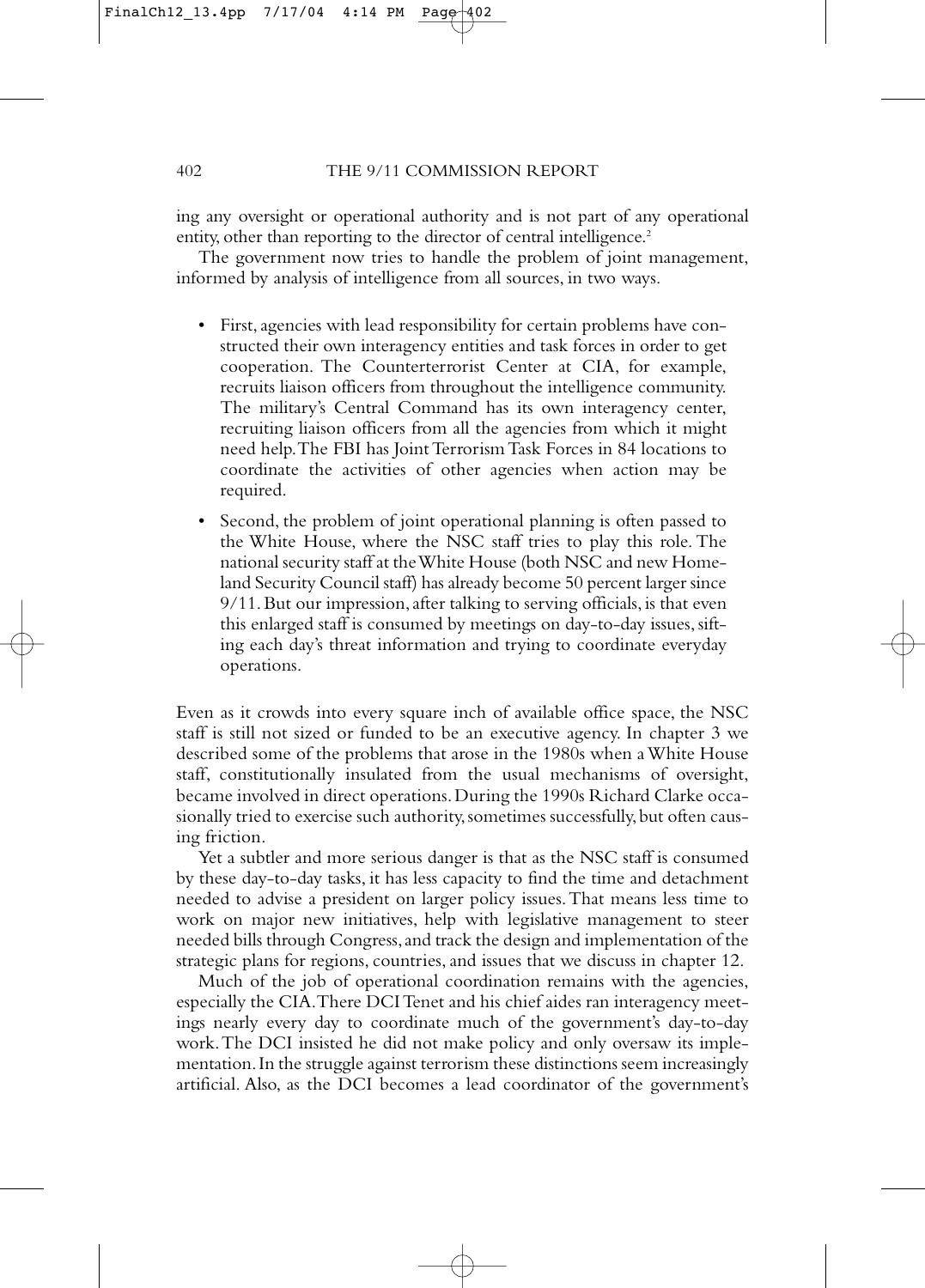operations, it becomes harder to play all the position's other roles, including that of analyst in chief.

The problem is nearly intractable because of the way the government is currently structured. Lines of operational authority run to the expanding executive departments, and they are guarded for understandable reasons: the DCI commands the CIA's personnel overseas;the secretary of defense will not yield to others in conveying commands to military forces; the Justice Department will not give up the responsibility of deciding whether to seek arrest warrants. But the result is that each agency or department needs its own intelligence apparatus to support the performance of its duties. It is hard to "break down stovepipes" when there are so many stoves that are legally and politically entitled to have cast-iron pipes of their own.

Recalling the Goldwater-Nichols legislation of 1986, Secretary Rumsfeld reminded us that to achieve better joint capability, each of the armed services had to "give up some of their turf and authorities and prerogatives."Today, he said, the executive branch is "stove-piped much like the four services were nearly 20 years ago." He wondered if it might be appropriate to ask agencies to "give up some of their existing turf and authority in exchange for a stronger, faster, more efficient government wide joint effort."3 Privately, other key officials have made the same point to us.

We therefore propose a new institution: a civilian-led unified joint command for counterterrorism. It should combine strategic intelligence and joint operational planning.

In the Pentagon's Joint Staff, which serves the chairman of the Joint Chiefs of Staff, intelligence is handled by the J-2 directorate, operational planning by J-3, and overall policy by J-5. Our concept combines the J-2 and J-3 functions (intelligence and operational planning) in one agency, keeping overall policy coordination where it belongs, in the National Security Council.

**Recommendation: We recommend the establishment of a National Counterterrorism Center (NCTC), built on the foundation of the existing Terrorist Threat Integration Center (TTIC). Breaking the older mold of national government organization, this NCTC should** be a center for joint operational planning *and* joint intelligence, staffed **by personnel from the various agencies. The head of the NCTC should have authority to evaluate the performance of the people assigned to the Center.**

• Such a joint center should be developed in the same spirit that guided the military's creation of unified joint commands, or the shaping of earlier national agencies like the National Reconnaissance Office, which was formed to organize the work of the CIA and several defense agencies in space.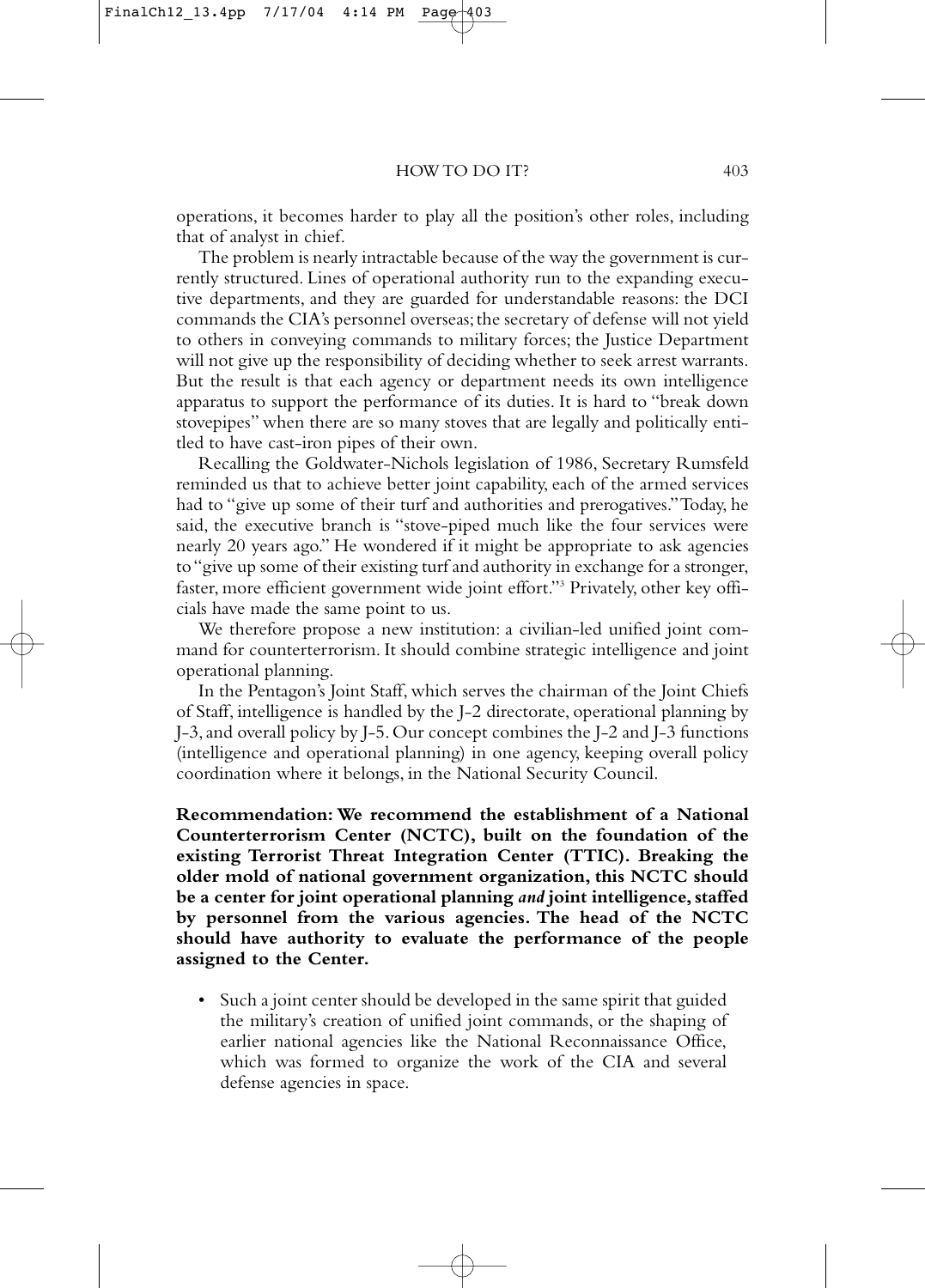*NCTC—Intelligence.* The NCTC should lead strategic analysis, pooling all-source intelligence, foreign and domestic, about transnational terrorist organizations with global reach. It should develop *net* assessments (comparing enemy capabilities and intentions against U.S. defenses and countermeasures). It should also provide warning. It should do this work by drawing on the efforts of the CIA, FBI, Homeland Security, and other departments and agencies. It should task collection requirements both inside and outside the United States.

• The intelligence function (J-2) should build on the existing TTIC structure and remain distinct, as a national intelligence center, within the NCTC. As the government's principal knowledge bank on Islamist terrorism,with the main responsibility for strategic analysis and net assessment, it should absorb a significant portion of the analytical talent now residing in the CIA's Counterterrorist Center and the DIA's Joint Intelligence Task Force—Combatting Terrorism (JITF-CT).

*NCTC—Operations.* The NCTC should perform joint planning. The plans would assign operational responsibilities to lead agencies, such as State, the CIA, the FBI, Defense and its combatant commands, Homeland Security,and other agencies.The NCTC should *not* direct the actual execution of these operations, leaving that job to the agencies. The NCTC would then track implementation; it would look across the foreign-domestic divide and across agency boundaries, updating plans to follow through on cases.4

- The joint operational planning function (J-3) will be new to the TTIC structure.The NCTC can draw on analogous work now being done in the CIA and every other involved department of the government, as well as reaching out to knowledgeable officials in state and local agencies throughout the United States.
- The NCTC should *not* be a policymaking body. Its operations and planning should follow the policy direction of the president and the National Security Council.

Consider this hypothetical case.The NSA discovers that a suspected terrorist is traveling to Bangkok and Kuala Lumpur.The NCTC should draw on joint intelligence resources, including its own NSA counterterrorism experts, to analyze the identities and possible destinations of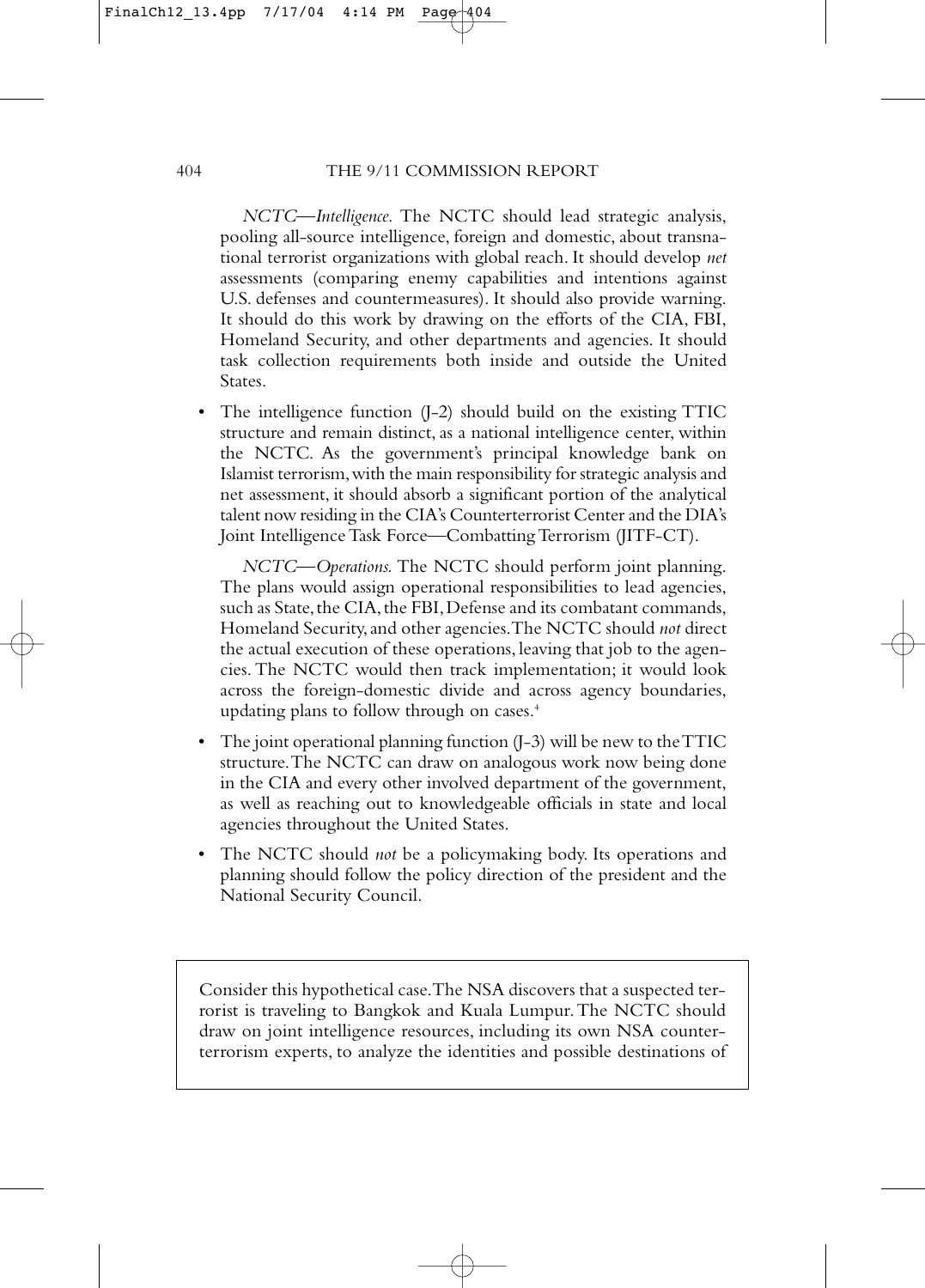these individuals. Informed by this analysis, the NCTC would then organize and plan the management of the case, drawing on the talents and differing kinds of experience among the several agency representatives assigned to it—assigning tasks to the CIA overseas, to Homeland Security watching entry points into the United States, and to the FBI. If military assistance might be needed, the Special Operations Command could be asked to develop an appropriate concept for such an operation.The NCTC would be accountable for tracking the progress of the case, ensuring that the plan evolved with it, and integrating the information into a warning.The NCTC would be responsible for being sure that intelligence gathered from the activities in the field became part of the government's institutional memory about Islamist terrorist personalities, organizations, and possible means of attack.

In each case the involved agency would make its own senior managers aware of what it was being asked to do. If those agency heads objected, and the issue could not easily be resolved, then the disagreement about roles and missions could be brought before the National Security Council and the president.

*NCTC—Authorities.* The head of the NCTC should be appointed by the president, and should be equivalent in rank to a deputy head of a cabinet department.The head of the NCTC would report to the national intelligence director, an office whose creation we recommend below, placed in the Executive Office of the President.The head of the NCTC would thus also report indirectly to the president.This official's nomination should be confirmed by the Senate and he or she should testify to the Congress, as is the case now with other statutory presidential offices, like the U.S. trade representative.

• To avoid the fate of other entities with great nominal authority and little real power, the head of the NCTC must have the right to concur in the choices of personnel to lead the operating entities of the departments and agencies focused on counterterrorism, specifically including the head of the Counterterrorist Center, the head of the FBI's Counterterrorism Division, the commanders of the Defense Department's Special Operations Command and Northern Command, and the State Department's coordinator for counterterrorism.5 The head of the NCTC should also work with the director of the Office of Management and Budget in developing the president's counterterrorism budget.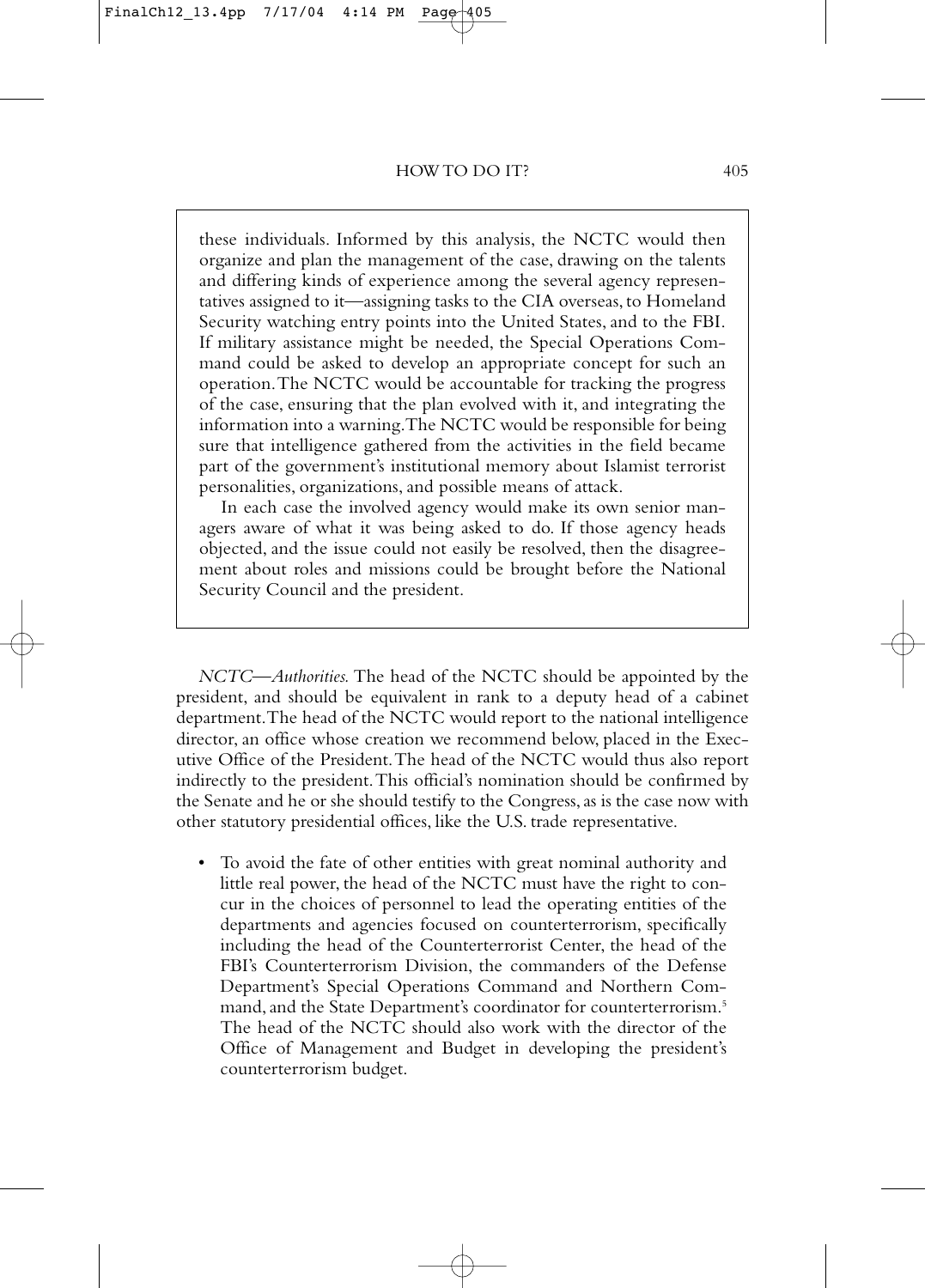• There are precedents for surrendering authority for joint planning while preserving an agency's operational control. In the international context, NATO commanders may get line authority over forces assigned by other nations. In U.S. unified commands, commanders plan operations that may involve units belonging to one of the services. In each case, procedures are worked out, formal and informal, to define the limits of the joint commander's authority.

The most serious disadvantage of the NCTC is the reverse of its greatest virtue. The struggle against Islamist terrorism is so important that any clear-cut centralization of authority to manage and be accountable for it may concentrate too much power in one place. The proposed NCTC would be given the authority of planning the activities of other agencies. Law or executive order must define the scope of such line authority.

The NCTC would not eliminate interagency policy disputes.These would still go to the National Security Council.To improve coordination at the White House, we believe the existing Homeland Security Council should soon be merged into a single National Security Council.The creation of the NCTC should help the NSC staff concentrate on its core duties of assisting the president and supporting interdepartmental policymaking.

We recognize that this is a new and difficult idea precisely because the authorities we recommend for the NCTC really would, as Secretary Rumsfeld foresaw, ask strong agencies to "give up some of their turf and authority in exchange for a stronger, faster, more efficient government wide joint effort." Countering transnational Islamist terrorism will test whether the U.S. government can fashion more flexible models of management needed to deal with the twenty-first-century world.

An argument against change is that the nation is at war, and cannot afford to reorganize in midstream.But some of the main innovations of the 1940s and 1950s,including the creation of the Joint Chiefs of Staff and even the construction of the Pentagon itself, were undertaken in the midst of war. Surely the country cannot wait until the struggle against Islamist terrorism is over.

"Surprise, when it happens to a government, is likely to be a complicated, diffuse, bureaucratic thing. It includes neglect of responsibility, but also responsibility so poorly defined or so ambiguously delegated that action gets lost."6 That comment was made more than 40 years ago, about Pearl Harbor. We hope another commission, writing in the future about another attack, does not again find this quotation to be so apt.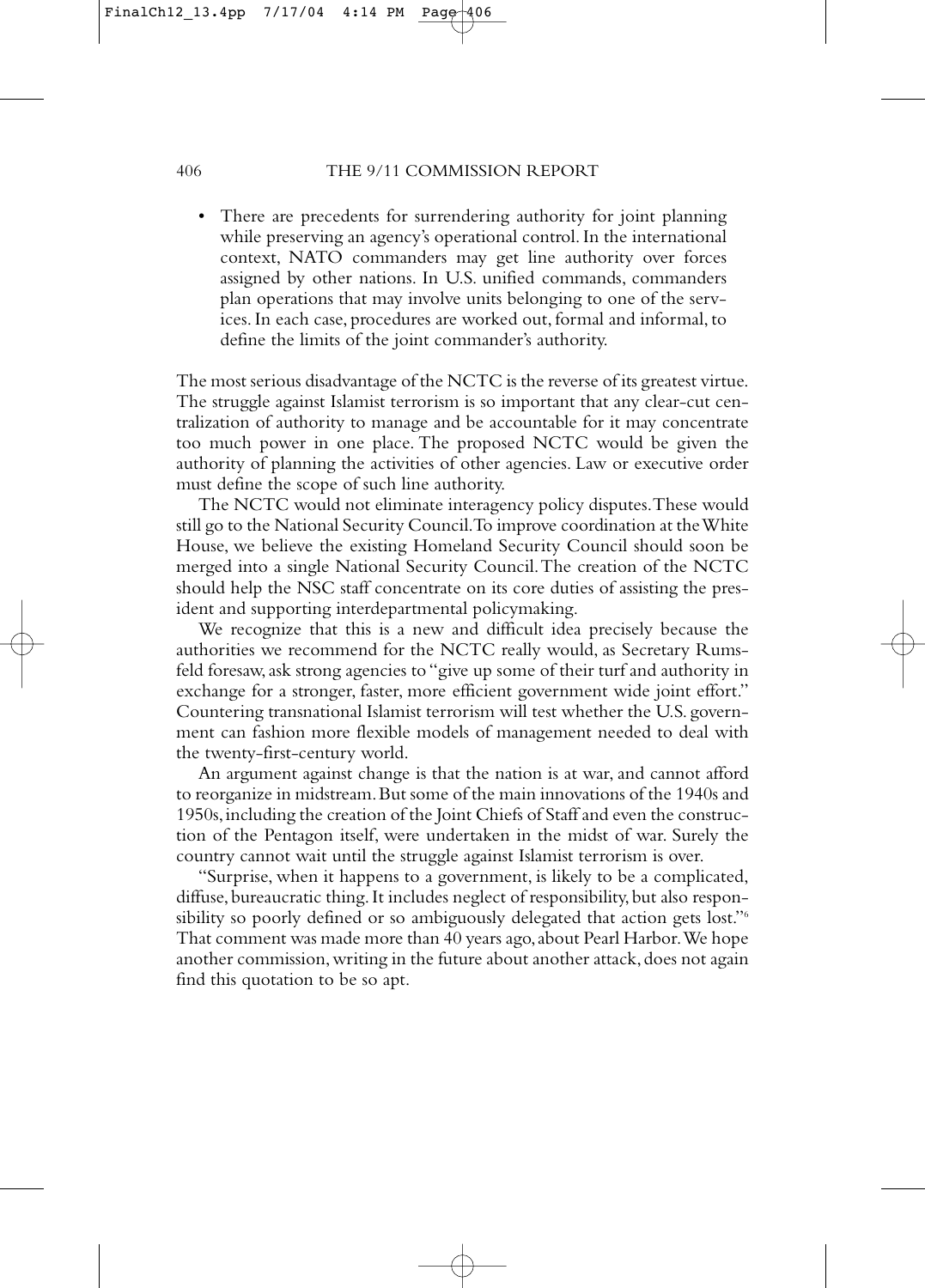# 13.2 UNITY OF EFFORT IN THE INTELLIGENCE COMMUNITY

In our first section, we concentrated on counterterrorism, discussing how to combine the analysis of information from all sources of intelligence with the joint planning of operations that draw on that analysis. In this section, we step back from looking just at the counterterrorism problem. We reflect on whether the government is organized adequately to direct resources and build the intelligence capabilities it will need not just for countering terrorism, but for the broader range of national security challenges in the decades ahead.

## **The Need for a Change**

During the Cold War, intelligence agencies did not depend on seamless integration to track and count the thousands of military targets—such as tanks and missiles—fielded by the Soviet Union and other adversary states. Each agency concentrated on its specialized mission,acquiring its own information and then sharing it via formal, finished reports.The Department of Defense had given birth to and dominated the main agencies for technical collection of intelligence. Resources were shifted at an incremental pace, coping with challenges that arose over years, even decades.

We summarized the resulting organization of the intelligence community in chapter 3. It is outlined below.

#### **Members of the U.S. Intelligence Community**

Office of the Director of Central Intelligence,which includes the Office of the Deputy Director of Central Intelligence for Community Management, the Community Management Staff, the Terrorism Threat Integration Center, the National Intelligence Council, and other community offices

The Central Intelligence Agency (CIA), which performs human source collection, all-source analysis, and advanced science and technology

National intelligence agencies:

- National Security Agency (NSA), which performs signals collection and analysis
- National Geospatial-Intelligence Agency (NGA), which performs imagery collection and analysis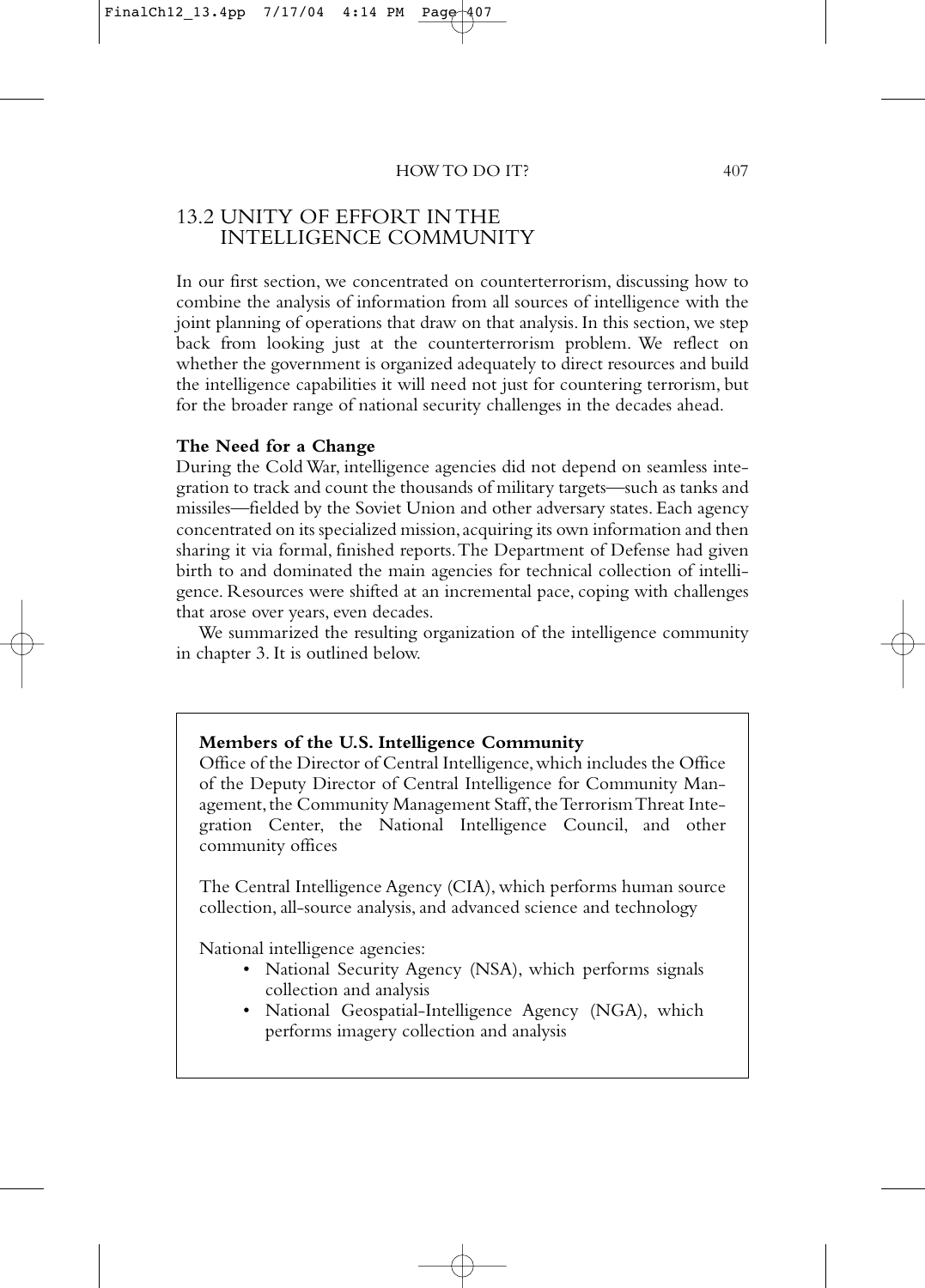- National Reconnaissance Office (NRO), which develops, acquires,and launches space systems for intelligence collection
- Other national reconnaissance programs

Departmental intelligence agencies:

- Defense Intelligence Agency (DIA) of the Department of Defense
- Intelligence entities of the Army, Navy, Air Force, and Marines
- Bureau of Intelligence and Research (INR) of the Department of State
- Office of Terrorism and Finance Intelligence of the Department of Treasury
- Office of Intelligence and the Counterterrorism and Counterintelligence Divisions of the Federal Bureau of Investigation of the Department of Justice
- Office of Intelligence of the Department of Energy
- Directorate of Information Analysis and Infrastructure Protection (IAIP) and Directorate of Coast Guard Intelligence of the Department of Homeland Security

The need to restructure the intelligence community grows out of six problems that have become apparent before and after 9/11:

• *Structural barriers to performing joint intelligence work.* National intelligence is still organized around the collection disciplines of the home agencies, not the joint mission. The importance of integrated, allsource analysis cannot be overstated.Without it, it is not possible to "connect the dots." No one component holds all the relevant information.

By contrast, in organizing national defense, the Goldwater-Nichols legislation of 1986 created joint commands for operations in the field, the Unified Command Plan. The services—the Army, Navy, Air Force, and Marine Corps—organize, train, and equip their people and units to perform their missions.Then they assign personnel and units to the joint combatant commander, like the commanding general of the Central Command (CENTCOM). The Goldwater-Nichols Act required officers to serve tours outside their service in order to win promotion.The culture of the Defense Department was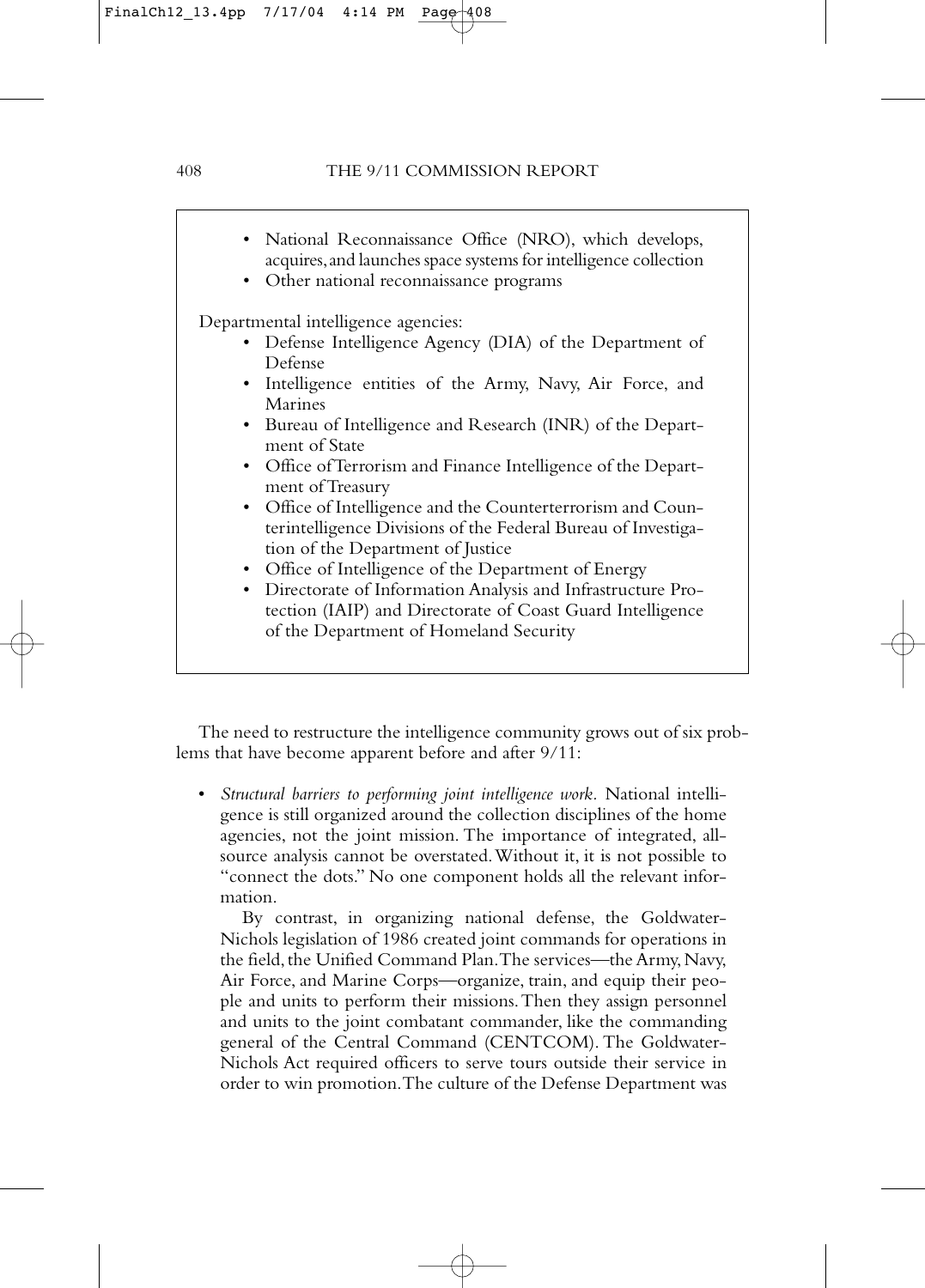#### HOW TO DO IT? 409

transformed, its collective mind-set moved from service-specific to "joint," and its operations became more integrated.<sup>7</sup>

- *Lack of common standards and practices across the foreign-domestic divide*.The leadership of the intelligence community should be able to pool information gathered overseas with information gathered in the United States, holding the work—wherever it is done—to a common standard of quality in how it is collected, processed (e.g., translated), reported, shared, and analyzed.A common set of personnel standards for intelligence can create a group of professionals better able to operate in joint activities, transcending their own service-specific mind-sets.
- *Divided management of national intelligence capabilities*. While the CIA was once "central" to our national intelligence capabilities, following the end of the Cold War it has been less able to influence the use of the nation's imagery and signals intelligence capabilities in three national agencies housed within the Department of Defense: the National Security Agency, the National Geospatial-Intelligence Agency, and the National Reconnaissance Office. One of the lessons learned from the 1991 Gulf War was the value of national intelligence systems (satellites in particular) in precision warfare. Since that war, the department has appropriately drawn these agencies into its transformation of the military. Helping to orchestrate this transformation is the under secretary of defense for intelligence, a position established by Congress after 9/11.An unintended consequence of these developments has been the far greater demand made by Defense on technical systems, leaving the DCI less able to influence how these technical resources are allocated and used.
- *Weak capacity to set priorities and move resources*.The agencies are mainly organized around what they collect or the way they collect it.But the priorities for collection are national.As the DCI makes hard choices about moving resources,he or she must have the power to reach across agencies and reallocate effort.
- *Too many jobs*.The DCI now has at least three jobs. He is expected to run a particular agency, the CIA. He is expected to manage the loose confederation of agencies that is the intelligence community. He is expected to be the analyst in chief for the government, sifting evidence and directly briefing the President as his principal intelligence adviser. No recent DCI has been able to do all three effectively. Usually what loses out is management of the intelligence community, a difficult task even in the best case because the DCI's current authorities are weak.With so much to do, the DCI often has not used even the authority he has.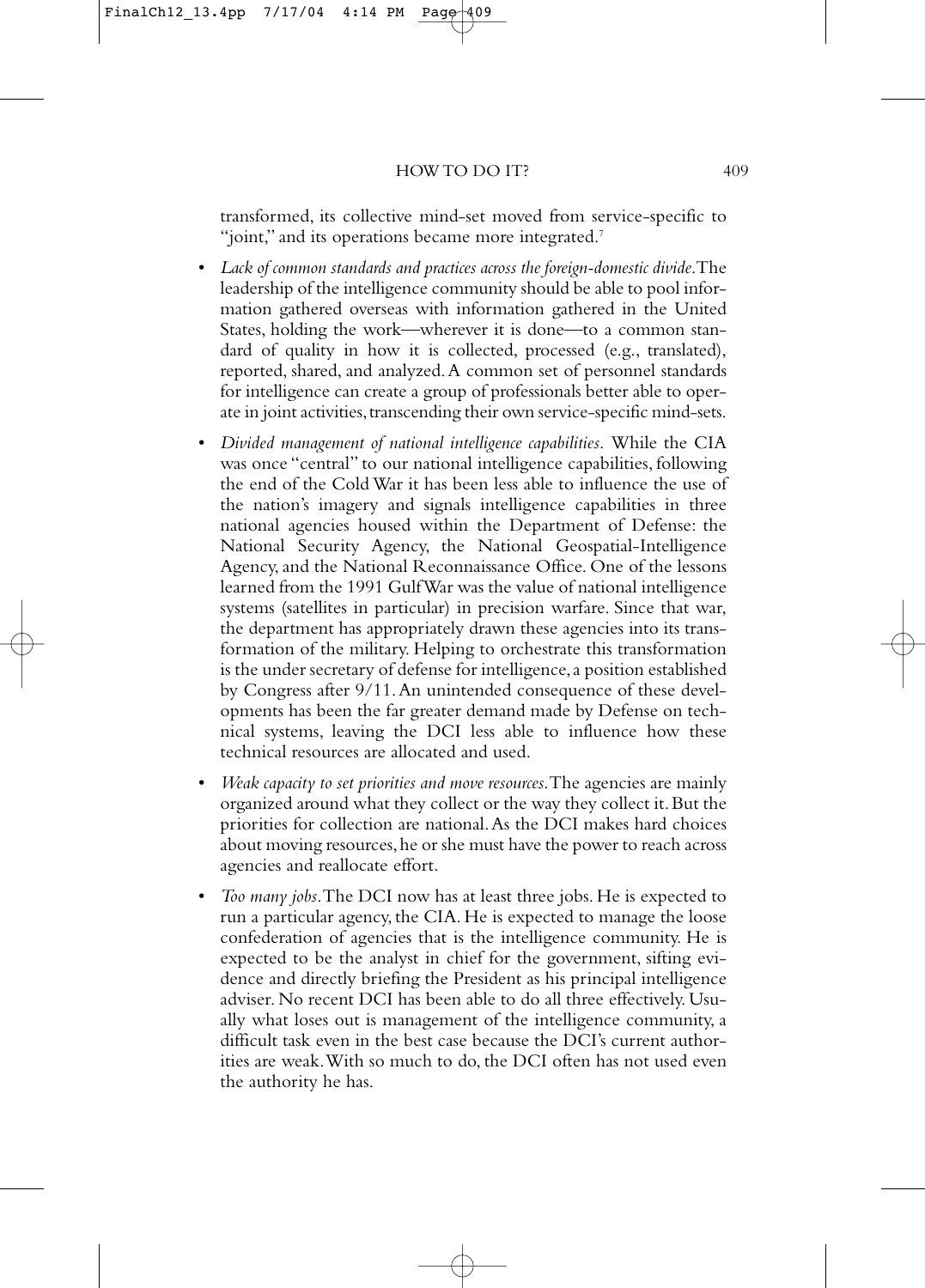• *Too complex and secret*. Over the decades, the agencies and the rules surrounding the intelligence community have accumulated to a depth that practically defies public comprehension.There are now 15 agencies or parts of agencies in the intelligence community.The community and the DCI's authorities have become arcane matters, understood only by initiates after long study. Even the most basic information about how much money is actually allocated to or within the intelligence community and most of its key components is shrouded from public view.

The current DCI is responsible for community performance but lacks the three authorities critical for any agency head or chief executive officer: (1) control over purse strings, (2) the ability to hire or fire senior managers, and (3) the ability to set standards for the information infrastructure and personnel.<sup>8</sup>

The only budget power of the DCI over agencies other than the CIA lies in coordinating the budget requests of the various intelligence agencies into a single program for submission to Congress.The overall funding request of the 15 intelligence entities in this program is then presented to the president and Congress in 15 separate volumes.

When Congress passes an appropriations bill to allocate money to intelligence agencies, most of their funding is hidden in the Defense Department in order to keep intelligence spending secret.Therefore, although the House and Senate Intelligence committees are the authorizing committees for funding of the intelligence community, the final budget review is handled in the Defense Subcommittee of the Appropriations committees.Those committees have no subcommittees just for intelligence, and only a few members and staff review the requests.

The appropriations for the CIA and the national intelligence agencies— NSA, NGA, and NRO—are then given to the secretary of defense.The secretary transfers the CIA's money to the DCI but disburses the national agencies' money directly. Money for the FBI's national security components falls within the appropriations for Commerce, Justice, and State and goes to the attorney general.<sup>9</sup>

In addition, the DCI lacks hire-and-fire authority over most of the intelligence community's senior managers. For the national intelligence agencies housed in the Defense Department, the secretary of defense must seek the DCI's concurrence regarding the nomination of these directors, who are presidentially appointed.But the secretary may submit recommendations to the president without receiving this concurrence.The DCI cannot fire these officials.The DCI has even less influence over the head of the FBI's national security component,who is appointed by the attorney general in consultation with the DCI.<sup>10</sup>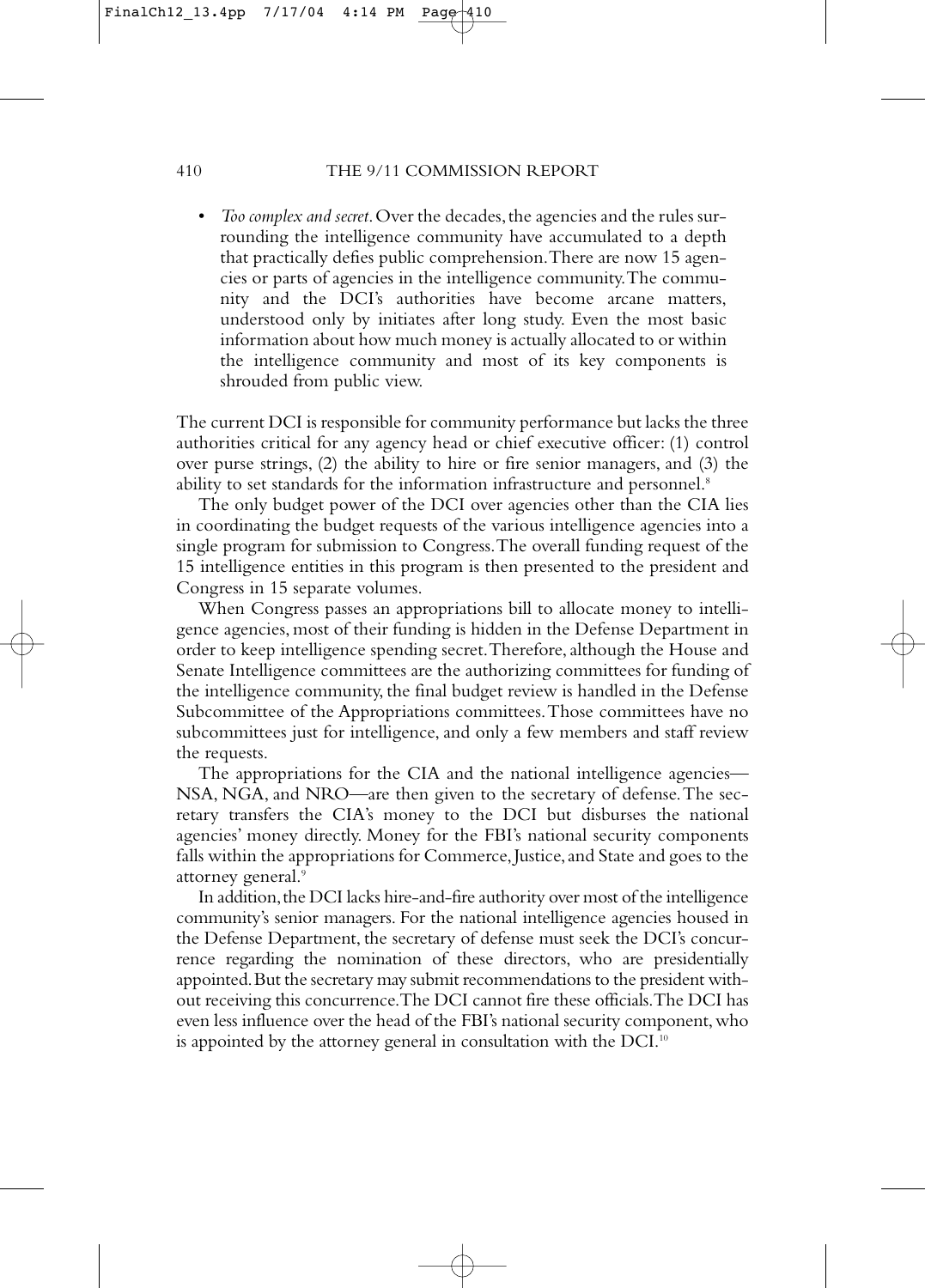#### HOW TO DO IT? 411

## **Combining Joint Work with Stronger Management**

We have received recommendations on the topic of intelligence reform from many sources. Other commissions have been over this same ground.Thoughtful bills have been introduced, most recently a bill by the chairman of the House Intelligence Committee Porter Goss (R-Fla.), and another by the ranking minority member, Jane Harman (D-Calif.). In the Senate, Senators Bob Graham (D-Fla.) and Dianne Feinstein (D-Calif.) have introduced reform proposals as well. Past efforts have foundered, because the president did not support them; because the DCI, the secretary of defense, or both opposed them; and because some proposals lacked merit.We have tried to take stock of these experiences, and borrow from strong elements in many of the ideas that have already been developed by others.

## **Recommendation:The current position of Director of Central Intelligence should be replaced by a National Intelligence Director with two main areas of responsibility: (1) to oversee national intelligence centers on specific subjects of interest across the U.S.government and (2) to manage the national intelligence program and oversee the agencies that contribute to it.**

First, the National Intelligence Director should oversee *national intelligence centers* to provide all-source analysis and plan intelligence operations for the whole government on major problems.

- One such problem is counterterrorism. In this case, we believe that the center should be the intelligence entity (formerly TTIC) inside the National Counterterrorism Center we have proposed. It would sit there alongside the operations management unit we described earlier, with both making up the NCTC, in the Executive Office of the President. Other national intelligence centers—for instance, on counterproliferation, crime and narcotics, and China—would be housed in whatever department or agency is best suited for them.
- The National Intelligence Director would retain the present DCI's role as the principal intelligence adviser to the president.We hope the president will come to look directly to the directors of the national intelligence centers to provide all-source analysis in their areas of responsibility, balancing the advice of these intelligence chiefs against the contrasting viewpoints that may be offered by department heads at State, Defense, Homeland Security, Justice, and other agencies.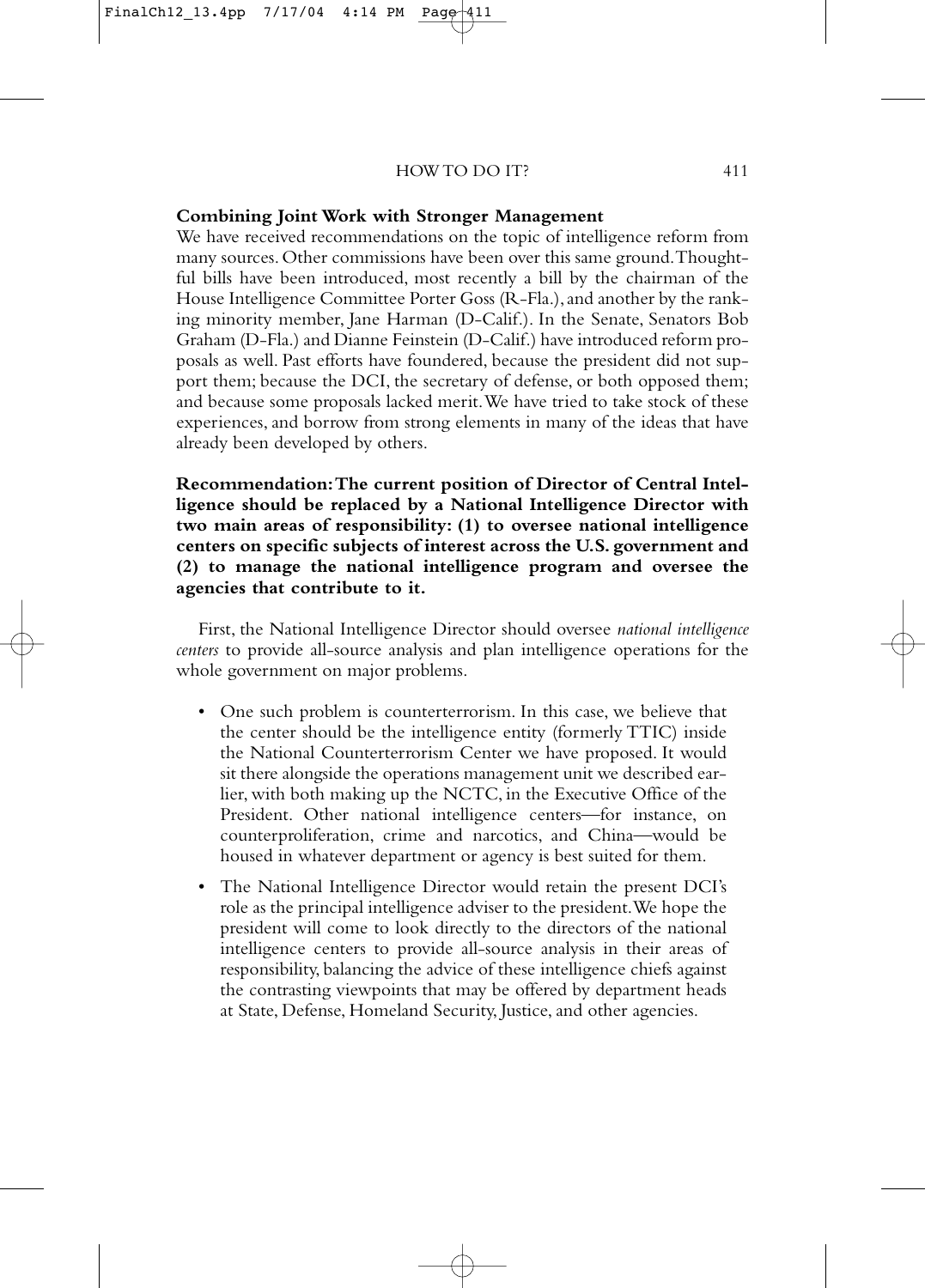Second, the National Intelligence Director should manage the national intelligence program and oversee the component agencies of the intelligence community. (See diagram.) $11$ 

- The National Intelligence Director would submit a unified budget for national intelligence that reflects priorities chosen by the National Security Council,an appropriate balance among the varieties of technical and human intelligence collection,and analysis.He or she would receive an appropriation for national intelligence and apportion the funds to the appropriate agencies, in line with that budget, and with authority to reprogram funds among the national intelligence agencies to meet any new priority (as counterterrorism was in the 1990s). The National Intelligence Director should approve and submit nominations to the president of the individuals who would lead the CIA, DIA, FBI Intelligence Office, NSA, NGA, NRO, Information Analysis and Infrastructure Protection Directorate of the Department of Homeland Security, and other national intelligence capabilities.<sup>12</sup>
- The National Intelligence Director would manage this national effort with the help of three deputies, each of whom would also hold a key position in one of the component agencies.<sup>13</sup>
	- foreign intelligence (the head of the CIA)
	- defense intelligence (the under secretary of defense for intelligence)<sup>14</sup>
	- homeland intelligence (the FBI's executive assistant director for intelligence or the under secretary of homeland security for information analysis and infrastructure protection)

Other agencies in the intelligence community would coordinate their work within each of these three areas, largely staying housed in the same departments or agencies that support them now.

Returning to the analogy of the Defense Department's organization, these three deputies—like the leaders of the Army, Navy, Air Force, or Marines—would have the job of acquiring the systems, training the people, and executing the operations planned by the national intelligence centers.

And, just as the combatant commanders also report to the secretary of defense, the directors of the national intelligence centers-e.g., for counterproliferation, crime and narcotics, and the rest—also would report to the National Intelligence Director.

• The Defense Department's military intelligence programs—the joint military intelligence program (JMIP) and the tactical intelligence and related activities program (TIARA)—would remain part of that department's responsibility.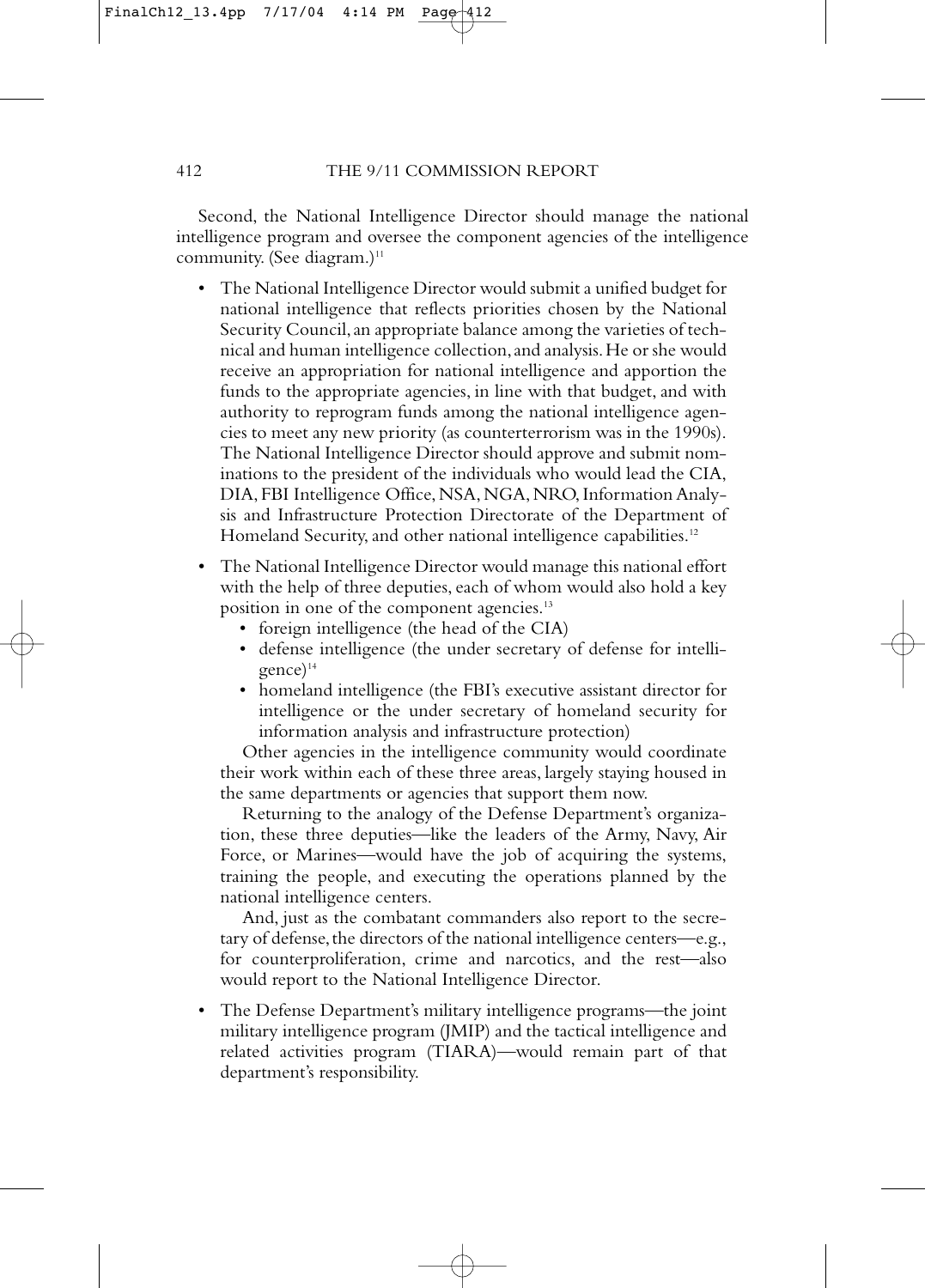

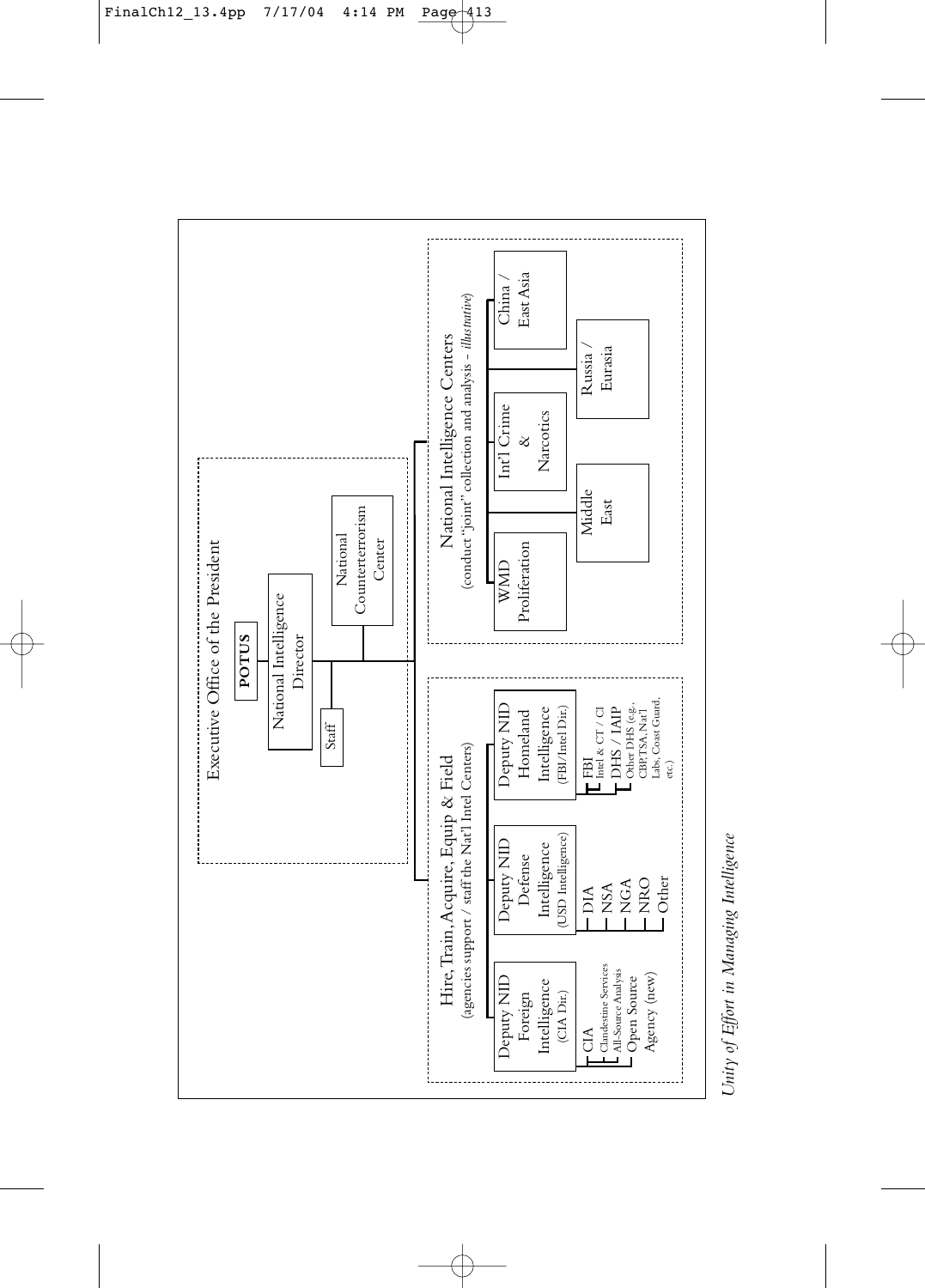- The National Intelligence Director would set personnel policies to establish standards for education and training and facilitate assignments at the national intelligence centers and across agency lines. The National Intelligence Director also would set information sharing and information technology policies to maximize data sharing, as well as policies to protect the security of information.
- Too many agencies now have an opportunity to say no to change.The National Intelligence Director should participate in an NSC executive committee that can resolve differences in priorities among the agencies and bring the major disputes to the president for decision.

The National Intelligence Director should be located in the Executive Office of the President. This official, who would be confirmed by the Senate and would testify before Congress,would have a relatively small staff of several hundred people, taking the place of the existing community management offices housed at the CIA.

In managing the whole community,the National Intelligence Director is still providing a service function.With the partial exception of his or her responsibilities for overseeing the NCTC, the National Intelligence Director should support the consumers of national intelligence—the president and policymaking advisers such as the secretaries of state, defense, and homeland security and the attorney general.

We are wary of too easily equating government management problems with those of the private sector. But we have noticed that some very large private firms rely on a powerful CEO who has significant control over how money is spent and can hire or fire leaders of the major divisions, assisted by a relatively modest staff,while leaving responsibility for execution in the operating divisions.

There are disadvantages to separating the position of National Intelligence Director from the job of heading the CIA. For example, the National Intelligence Director will not head a major agency of his or her own and may have a weaker base of support. But we believe that these disadvantages are outweighed by several other considerations:

- The National Intelligence Director must be able to directly oversee intelligence collection inside the United States.Yet law and custom has counseled against giving such a plain domestic role to the head of the CIA.
- The CIA will be one among several claimants for funds in setting national priorities.The National Intelligence Director should not be both one of the advocates and the judge of them all.
- Covert operations tend to be highly tactical, requiring close attention. The National Intelligence Director should rely on the relevant joint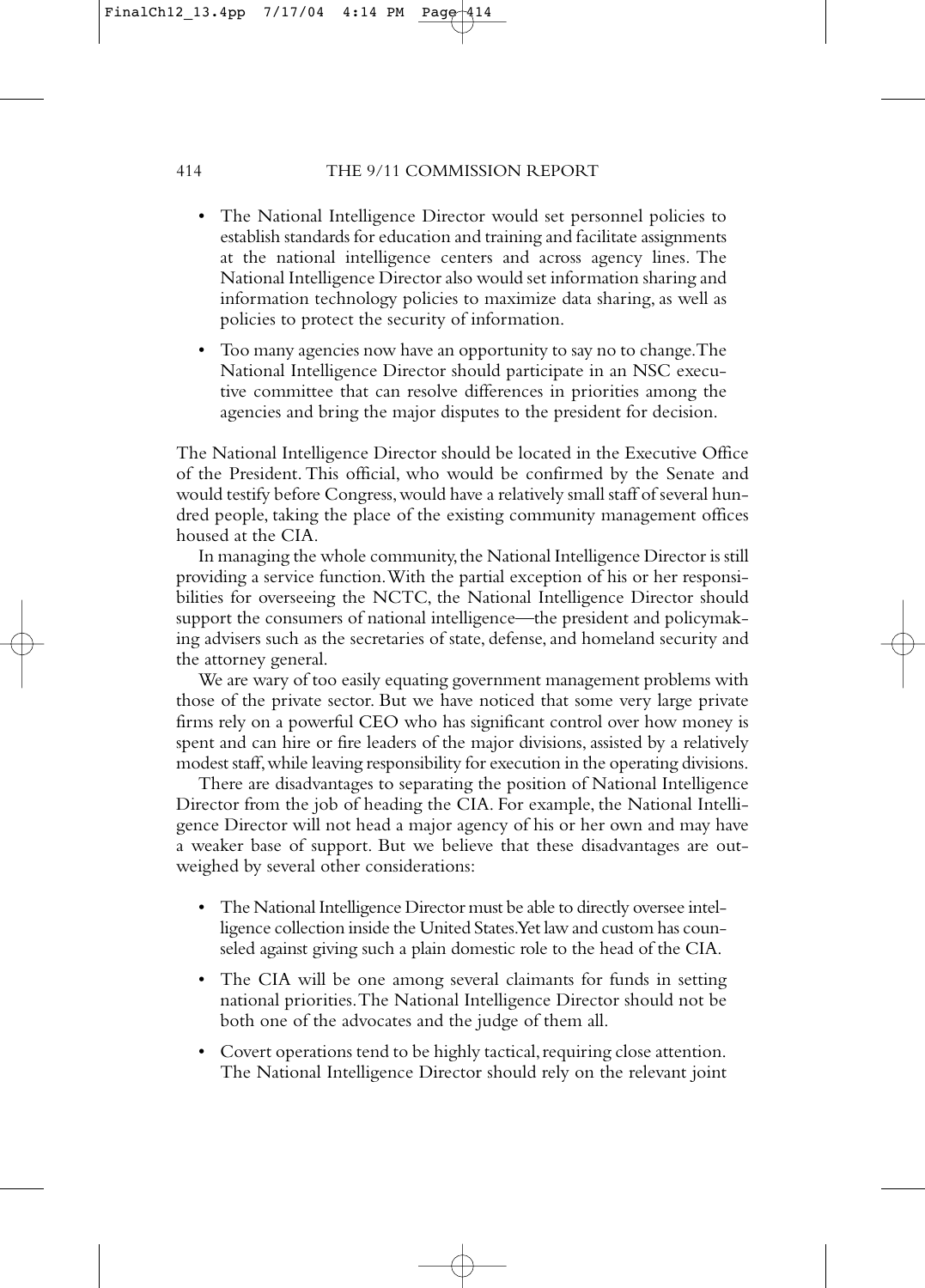#### HOW TO DO IT? 415

mission center to oversee these details, helping to coordinate closely with the White House.The CIA will be able to concentrate on building the capabilities to carry out such operations and on providing the personnel who will be directing and executing such operations in the field.

• Rebuilding the analytic and human intelligence collection capabilities of the CIA should be a full-time effort, and the director of the CIA should focus on extending its comparative advantages.

**Recommendation:The CIA Director should emphasize (a) rebuilding the CIA's analytic capabilities; (b) transforming the clandestine service by building its human intelligence capabilities; (c) developing a stronger language program, with high standards and sufficient financial incentives; (d) renewing emphasis on recruiting diversity among operations officers so they can blend more easily in foreign cities;(e) ensuring a seamless relationship between human source collection and signals collection at the operational level; and (f) stressing a better balance between unilateral and liaison operations.**

The CIA should retain responsibility for the direction and execution of clandestine and covert operations, as assigned by the relevant national intelligence center and authorized by the National Intelligence Director and the president. This would include propaganda, renditions, and nonmilitary disruption. We believe, however, that one important area of responsibility should change.

**Recommendation: Lead responsibility for directing and executing paramilitary operations, whether clandestine or covert, should shift to the Defense Department.There it should be consolidated with the capabilities for training, direction, and execution of such operations already being developed in the Special Operations Command.**

- Before 9/11, the CIA did not invest in developing a robust capability to conduct paramilitary operations with U.S. personnel. It relied on proxies instead, organized by CIA operatives without the requisite military training.The results were unsatisfactory.
- Whether the price is measured in either money or people, the United States cannot afford to build two separate capabilities for carrying out secret military operations, secretly operating standoff missiles, and secretly training foreign military or paramilitary forces.The United States should concentrate responsibility and necessary legal authorities in one entity.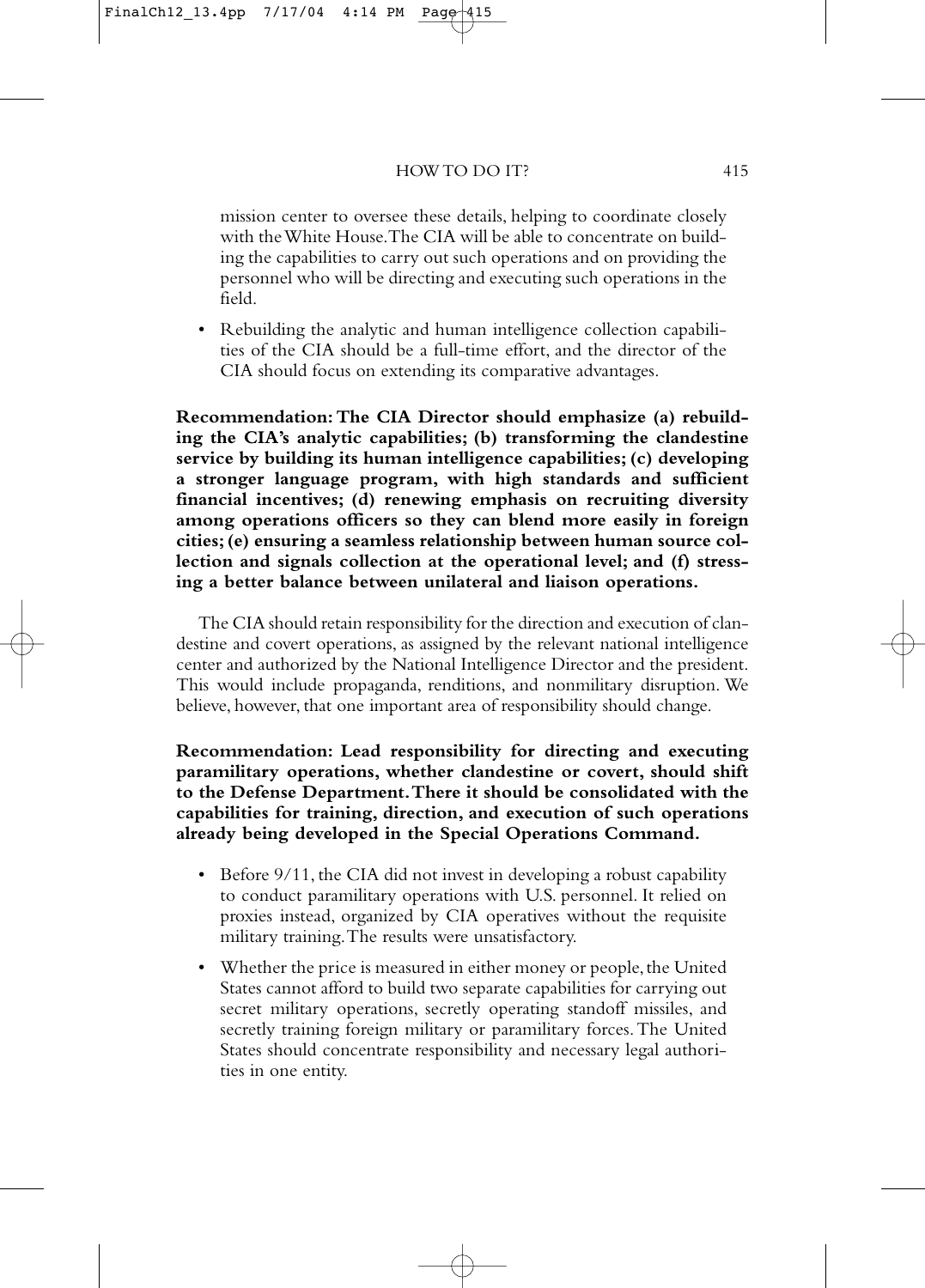- The post-9/11 Afghanistan precedent of using joint CIA-military teams for covert and clandestine operations was a good one. We believe this proposal to be consistent with it.Each agency would concentrate on its comparative advantages in building capabilities for joint missions.The operation itself would be planned in common.
- The CIA has a reputation for agility in operations.The military has a reputation for being methodical and cumbersome.We do not know if these stereotypes match current reality; they may also be one more symptom of the civil-military misunderstandings we described in chapter 4.It is a problem to be resolved in policy guidance and agency management, not in the creation of redundant, overlapping capabilities and authorities in such sensitive work.The CIA's experts should be integrated into the military's training, exercises, and planning.To quote a CIA official now serving in the field:"One fight, one team."

**Recommendation: Finally, to combat the secrecy and complexity we** have described, the overall amounts of money being appropriated for **national intelligence and to its component agencies should no longer be kept secret. Congress should pass a separate appropriations act for intelligence, defending the broad allocation of how these tens of billions of dollars have been assigned among the varieties of intelligence work.**

The specifics of the intelligence appropriation would remain classified, as they are today. Opponents of declassification argue that America's enemies could learn about intelligence capabilities by tracking the top-line appropriations figure.Yet the top-line figure by itself provides little insight into U.S.intelligence sources and methods.The U.S. government readily provides copious information about spending on its military forces, including military intelligence.The intelligence community should not be subject to that much disclosure. But when even aggregate categorical numbers remain hidden, it is hard to judge priorities and foster accountability.

# 13.3 UNITY OF EFFORT IN SHARING INFORMATION

#### **Information Sharing**

We have already stressed the importance of intelligence analysis that can draw on all relevant sources of information.The biggest impediment to all-source analysis—to a greater likelihood of connecting the dots—is the human or systemic resistance to sharing information.

The U.S. government has access to a vast amount of information. When databases not usually thought of as "intelligence," such as customs or immigra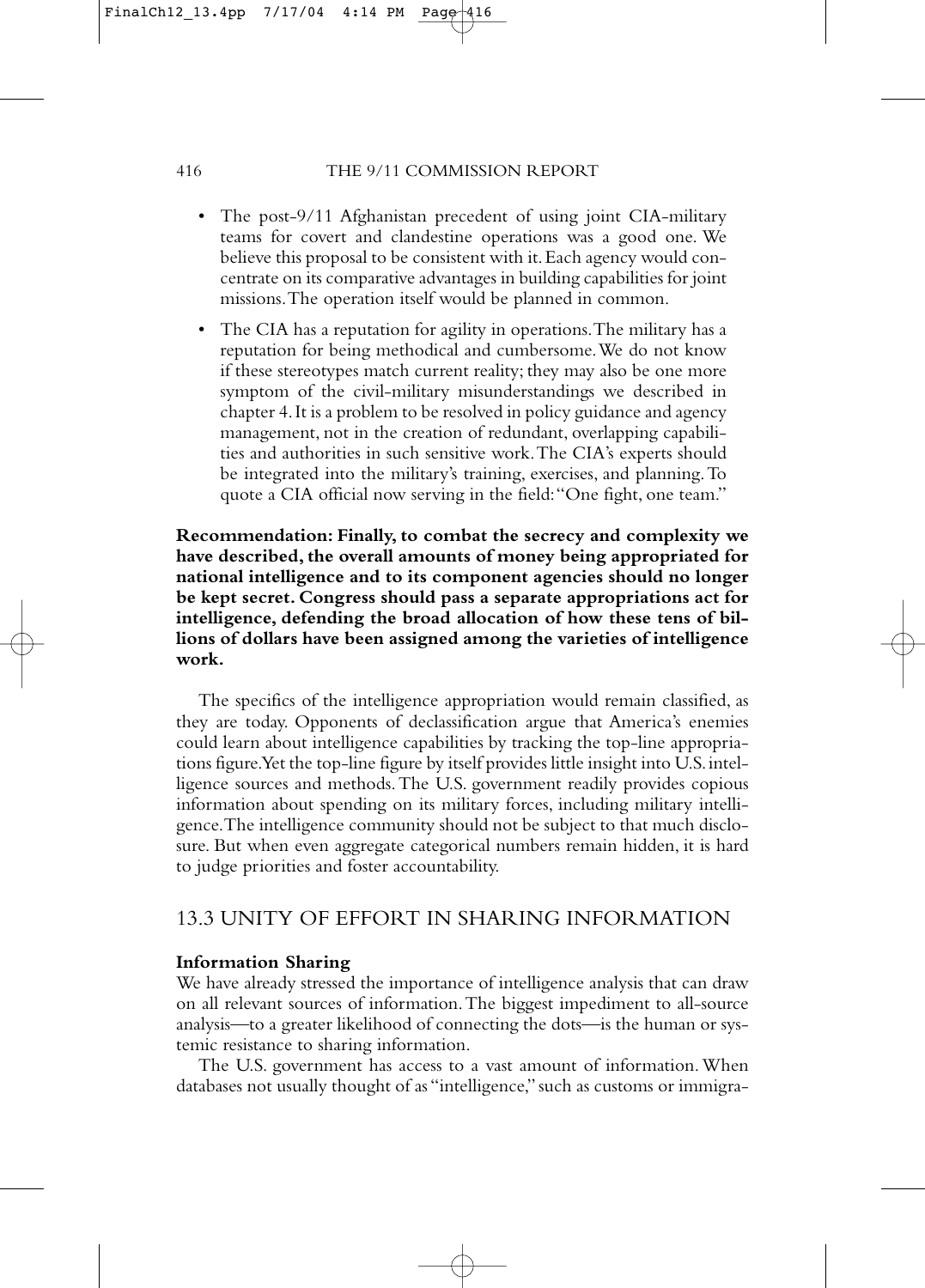tion information, are included, the storehouse is immense. But the U.S. government has a weak system for processing and using what it has. In interviews around the government, official after official urged us to call attention to frustrations with the unglamorous "back office" side of government operations.

In the 9/11 story, for example, we sometimes see examples of information that could be accessed—like the undistributed NSA information that would have helped identify Nawaf al Hazmi in January 2000.But someone had to ask for it. In that case, no one did. Or, as in the episodes we describe in chapter 8, the information is distributed, but in a compartmented channel. Or the information is available, and someone does ask, but it cannot be shared.

What all these stories have in common is a system that requires a demonstrated "need to know" before sharing.This approach assumes it is possible to know, in advance, who will need to use the information. Such a system implicitly assumes that the risk of inadvertent disclosure outweighs the benefits of wider sharing.Those Cold War assumptions are no longer appropriate.The culture of agencies feeling they own the information they gathered at taxpayer expense must be replaced by a culture in which the agencies instead feel they have a duty to the information—to repay the taxpayers' investment by making that information available.

Each intelligence agency has its own security practices, outgrowths of the Cold War.We certainly understand the reason for these practices. Counterintelligence concerns are still real, even if the old Soviet enemy has been replaced by other spies.

But the security concerns need to be weighed against the costs. Current security requirements nurture overclassification and excessive compartmentation of information among agencies.Each agency's incentive structure opposes sharing, with risks (criminal, civil, and internal administrative sanctions) but few rewards for sharing information.No one has to pay the long-term costs of overclassifying information, though these costs—even in literal financial terms are substantial.There are no punishments for *not* sharing information.Agencies uphold a "need-to-know" culture of information protection rather than promoting a "need-to-share" culture of integration.<sup>15</sup>

## **Recommendation:Information procedures should provide incentives for sharing, to restore a better balance between security and shared knowledge.**

Intelligence gathered about transnational terrorism should be processed, turned into reports, and distributed according to the same quality standards, whether it is collected in Pakistan or in Texas.

The logical objection is that sources and methods may vary greatly in different locations. We therefore propose that when a report is first created, its data be separated from the sources and methods by which they are obtained.The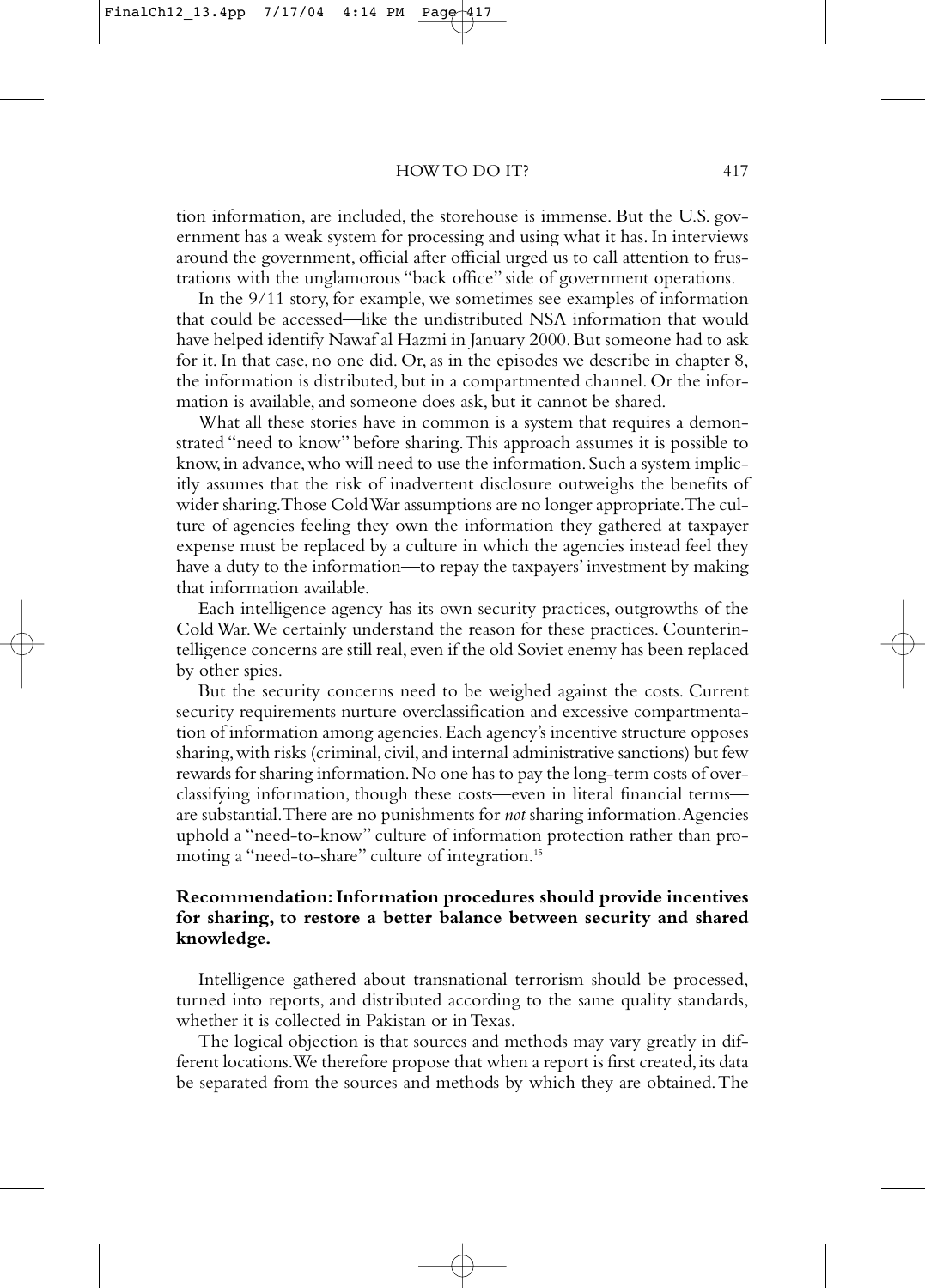report should begin with the information in its most shareable, but still meaningful, form.Therefore the maximum number of recipients can access some form of that information. If knowledge of further details becomes important, any user can query further, with access granted or denied according to the rules set for the network—and with queries leaving an audit trail in order to determine who accessed the information. But the questions may not come at all unless experts at the "edge" of the network can readily discover the clues that prompt to them.<sup>16</sup>

We propose that information be shared horizontally, across new networks that transcend individual agencies.

- The current system is structured on an old mainframe, or hub-andspoke, concept. In this older approach, each agency has its own database. Agency users send information to the database and then can retrieve it from the database.
- A decentralized network model, the concept behind much of the information revolution, shares data horizontally too.Agencies would still have their own databases, but those databases would be searchable across agency lines. In this system, secrets are protected through the design of the network and an "information rights management" approach that controls access to the data,not access to the whole network.An outstanding conceptual framework for this kind of "trusted information network" has been developed by a task force of leading professionals in national security, information technology, and law assembled by the Markle Foundation. Its report has been widely discussed throughout the U.S. government, but has not yet been converted into action.<sup>17</sup>

## **Recommendation: The president should lead the government-wide effort to bring the major national security institutions into the information revolution. He should coordinate the resolution of the legal, policy, and technical issues across agencies to create a "trusted information network."**

- No one agency can do it alone. Well-meaning agency officials are under tremendous pressure to update their systems.Alone, they may only be able to modernize the stovepipes, not replace them.
- Only presidential leadership can develop government-wide concepts and standards.Currently,no one is doing this job.Backed by the Office of Management and Budget, a new National Intelligence Director empowered to set common standards for information use throughout the community, and a secretary of homeland security who helps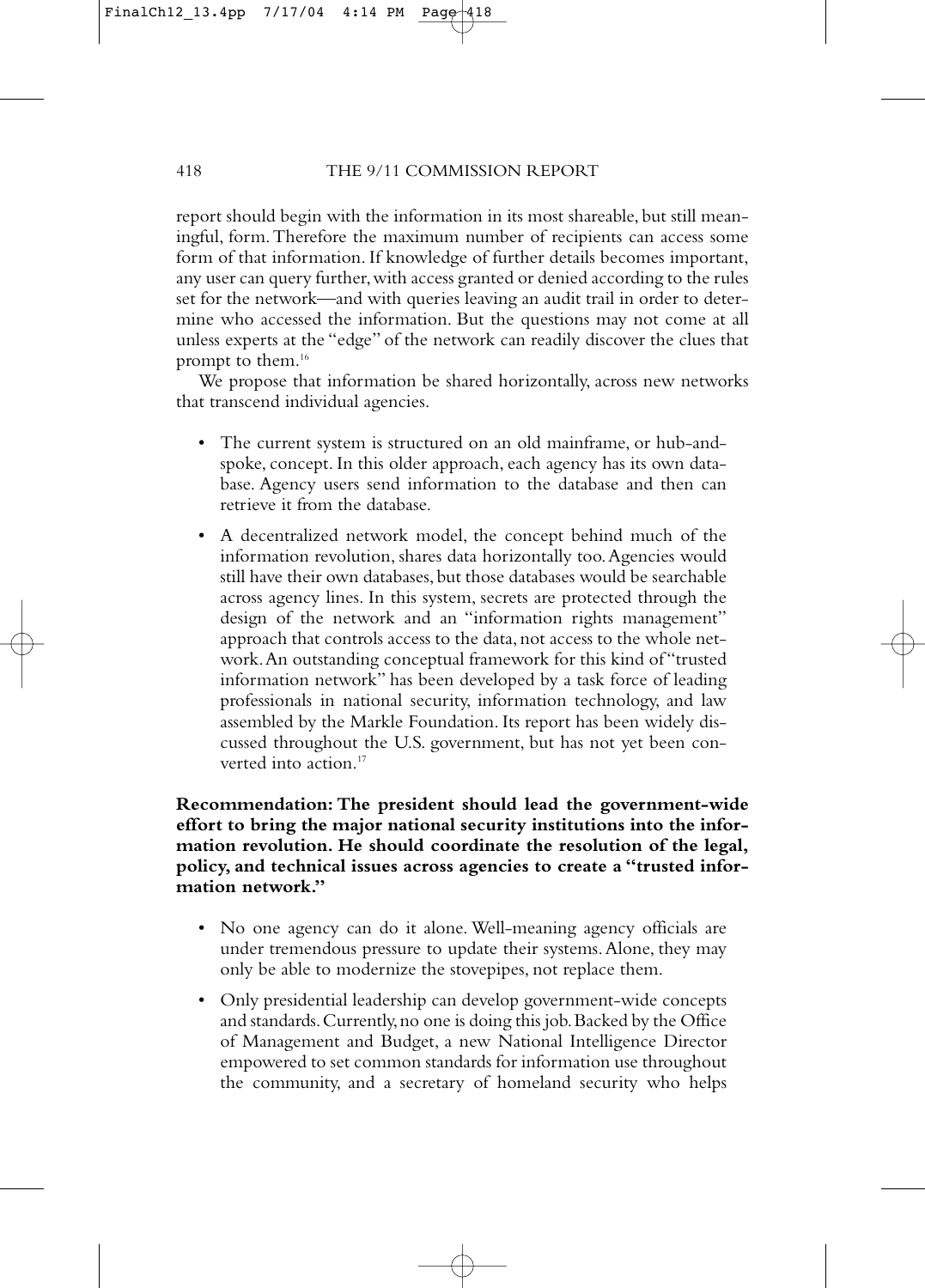#### HOW TO DO IT? 419

extend the system to public agencies and relevant private-sector databases, a government-wide initiative can succeed.

• White House leadership is also needed because the policy and legal issues are harder than the technical ones.The necessary technology already exists. What does not are the rules for acquiring, accessing, sharing, and using the vast stores of public and private data that may be available.When information sharing works, it is a powerful tool. Therefore the sharing and uses of information must be guided by a set of practical policy guidelines that simultaneously empower and constrain officials, telling them clearly what is and is not permitted.

"This is government acting in new ways, to face new threats," the most recent Markle report explains."And while such change is necessary, it must be accomplished while engendering the people's trust that privacy and other civil liberties are being protected, that businesses are not being unduly burdened with requests for extraneous or useless information, that taxpayer money is being well spent, and that, ultimately, the network will be effective in protecting our security."The authors add:"Leadership is emerging from all levels of government and from many places in the private sector.What is needed now is a plan to accelerate these efforts, and public debate and consensus on the goals."18

# 13.4 UNITY OF EFFORT IN THE CONGRESS

## **Strengthen Congressional Oversight of Intelligence and Homeland Security**

Of all our recommendations, strengthening congressional oversight may be among the most difficult and important. So long as oversight is governed by current congressional rules and resolutions, we believe the American people will not get the security they want and need.The United States needs a strong, stable, and capable congressional committee structure to give America's national intelligence agencies oversight, support, and leadership.

Few things are more difficult to change in Washington than congressional committee jurisdiction and prerogatives.To a member, these assignments are almost as important as the map of his or her congressional district.The American people may have to insist that these changes occur, or they may well not happen. Having interviewed numerous members of Congress from both parties, as well as congressional staff members, we found that dissatisfaction with congressional oversight remains widespread.

The future challenges of America's intelligence agencies are daunting.They include the need to develop leading-edge technologies that give our policy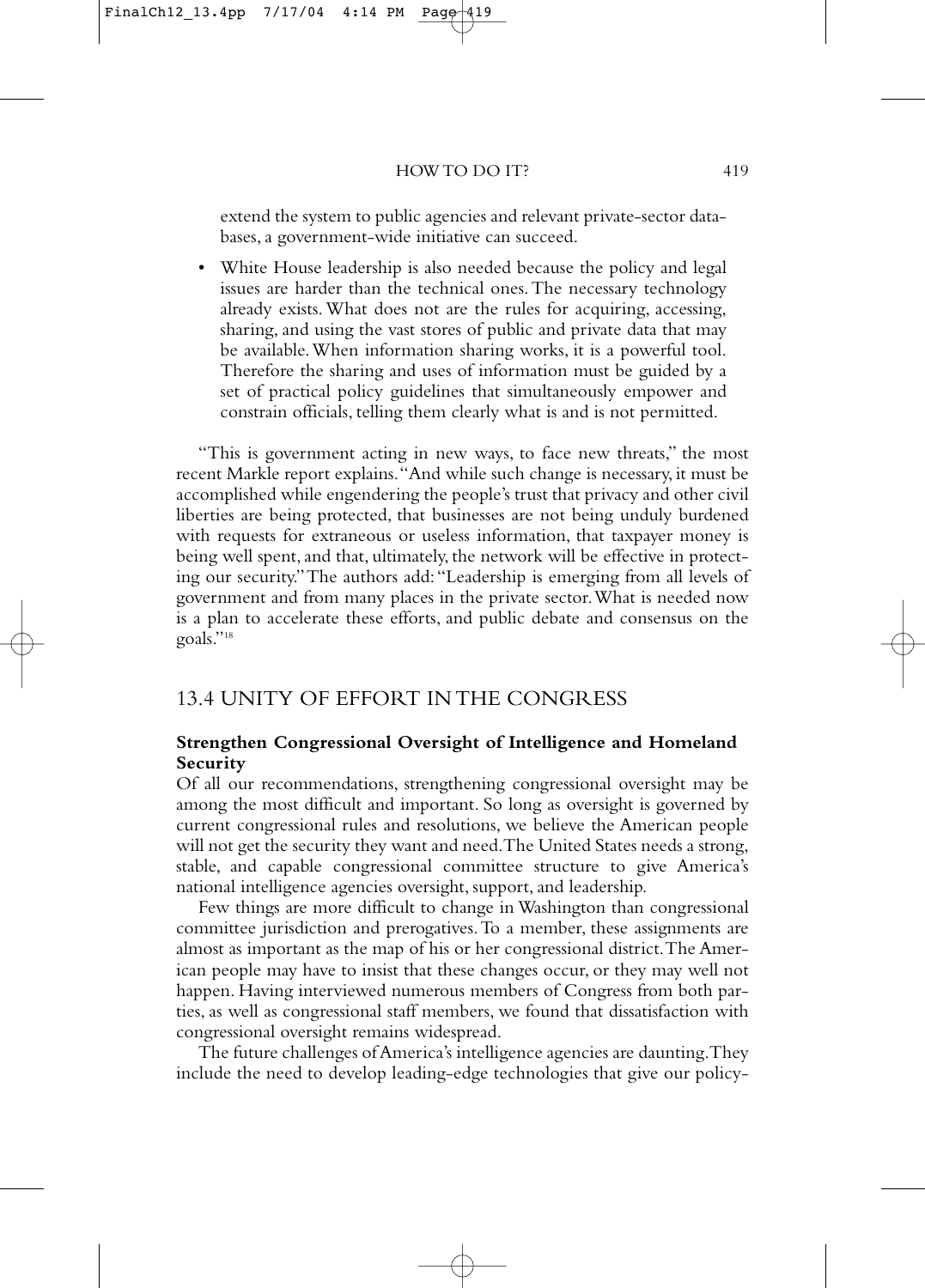makers and warfighters a decisive edge in any conflict where the interests of the United States are vital. Not only does good intelligence win wars, but the best intelligence enables us to prevent them from happening altogether.

Under the terms of existing rules and resolutions the House and Senate intelligence committees lack the power, influence, and sustained capability to meet this challenge.While few members of Congress have the broad knowledge of intelligence activities or the know-how about the technologies employed, all members need to feel assured that good oversight is happening. When their unfamiliarity with the subject is combined with the need to preserve security, a mandate emerges for substantial change.

Tinkering with the existing structure is not sufficient. Either Congress should create a joint committee for intelligence, using the Joint Atomic Energy Committee as its model,or it should create House and Senate committees with combined authorizing and appropriations powers.

Whichever of these two forms are chosen, the goal should be a structure codified by resolution with powers expressly granted and carefully limited allowing a relatively small group of members of Congress, given time and reason to master the subject and the agencies,to conduct oversight of the intelligence establishment and be clearly accountable for their work.The staff of this committee should be nonpartisan and work for the entire committee and not for individual members.

The other reforms we have suggested—for a National Counterterrorism Center and a National Intelligence Director—will not work if congressional oversight does not change too. Unity of effort in executive management can be lost if it is fractured by divided congressional oversight.

**Recommendation: Congressional oversight for intelligence—and counterterrorism—is now dysfunctional.Congress should address this problem.We have considered various alternatives:A joint committee on the old model of the Joint Committee on Atomic Energy is one. A single committee in each house of Congress, combining authorizing and appropriating authorities, is another.**

- The new committee or committees should conduct continuing studies of the activities of the intelligence agencies and report problems relating to the development and use of intelligence to all members of the House and Senate.
- We have already recommended that the total level of funding for intelligence be made public, and that the national intelligence program be appropriated to the National Intelligence Director, not to the secretary of defense.<sup>19</sup>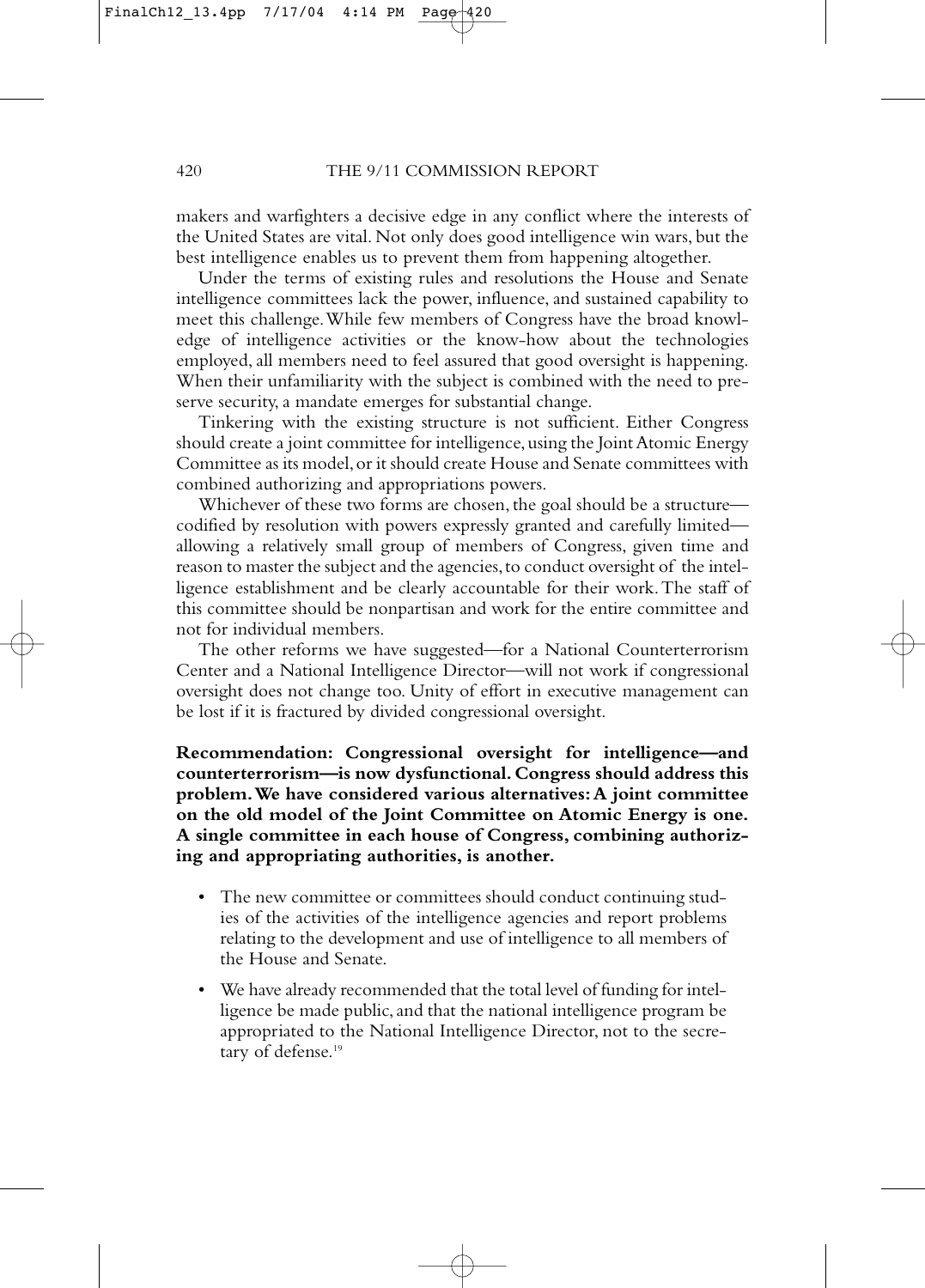- We also recommend that the intelligence committee should have a subcommittee specifically dedicated to oversight, freed from the consuming responsibility of working on the budget.
- The resolution creating the new intelligence committee structure should grant subpoena authority to the committee or committees. The majority party's representation on this committee should never exceed the minority's representation by more than one.
- Four of the members appointed to this committee or committees should be a member who also serves on each of the following additional committees:Armed Services, Judiciary, Foreign Affairs, and the Defense Appropriations subcommittee. In this way the other major congressional interests can be brought together in the new committee's work.
- Members should serve indefinitely on the intelligence committees, without set terms, thereby letting them accumulate expertise.
- The committees should be smaller—perhaps seven or nine members in each house—so that each member feels a greater sense of responsibility, and accountability, for the quality of the committee's work.

The leaders of the Department of Homeland Security now appear before 88 committees and subcommittees of Congress. One expert witness (not a member of the administration) told us that this is perhaps the single largest obstacle impeding the department's successful development.The one attempt to consolidate such committee authority, the House Select Committee on Homeland Security, may be eliminated.The Senate does not have even this.

Congress needs to establish for the Department of Homeland Security the kind of clear authority and responsibility that exist to enable the Justice Department to deal with crime and the Defense Department to deal with threats to national security.Through not more than one authorizing committee and one appropriating subcommittee in each house,Congress should be able to ask the secretary of homeland security whether he or she has the resources to provide reasonable security against major terrorist acts within the United States and to hold the secretary accountable for the department's performance.

**Recommendation:Congress should create a single,principal point of oversight and review for homeland security.Congressional leaders are best able to judge what committee should have jurisdiction over this department and its duties. But we believe that Congress does have the obligation to choose one in the House and one in the Senate, and that this committee should be a permanent standing committee with a nonpartisan staff.**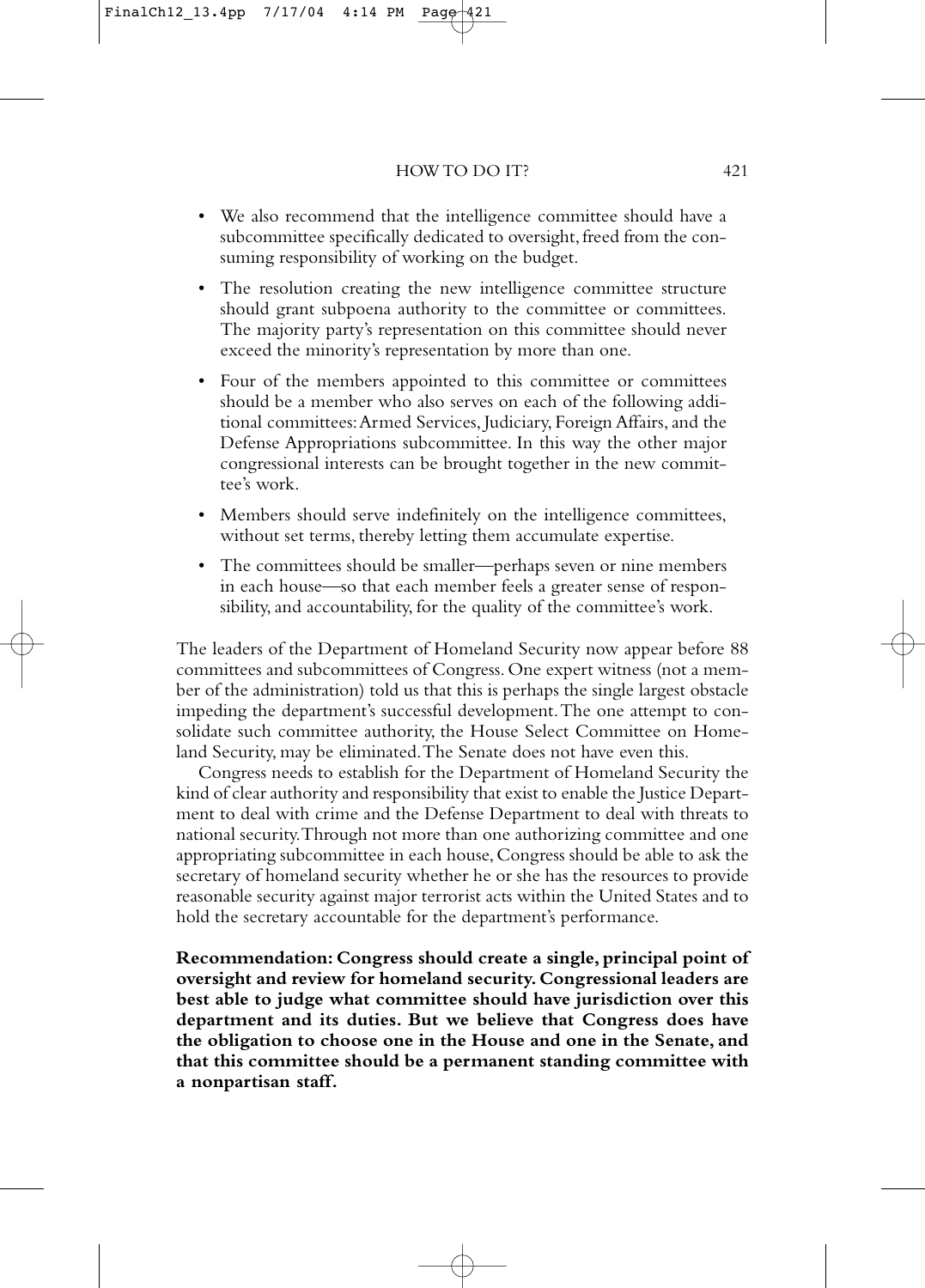## **Improve the Transitions between Administrations**

In chapter 6, we described the transition of 2000–2001. Beyond the policy issues we described, the new administration did not have its deputy cabinet officers in place until the spring of 2001, and the critical subcabinet officials were not confirmed until the summer—if then. In other words, the new administration—like others before it—did not have its team on the job until at least six months after it took office.

**Recommendation: Since a catastrophic attack could occur with little or no notice, we should minimize as much as possible the disruption of national security policymaking during the change of administrations by accelerating the process for national security appointments.We think the process could be improved significantly so transitions can work more effectively and allow new officials to assume their new responsibilities as quickly as possible.**

- Before the election, candidates should submit the names of selected members of their prospective transition teams to the FBI so that, if necessary, those team members can obtain security clearances immediately after the election is over.
- A president-elect should submit lists of possible candidates for national security positions to begin obtaining security clearances immediately after the election,so that their background investigations can be complete before January 20.
- A single federal agency should be responsible for providing and maintaining security clearances, ensuring uniform standards–including uniform security questionnaires and financial report requirements,and maintaining a single database.This agency can also be responsible for administering polygraph tests on behalf of organizations that require them.
- A president-elect should submit the nominations of the entire new national security team, through the level of under secretary of cabinet departments, not later than January 20. The Senate, in return, should adopt special rules requiring hearings and votes to confirm or reject national security nominees within 30 days of their submission. The Senate should not require confirmation of such executive appointees below Executive Level 3.
- The outgoing administration should provide the president-elect, as soon as possible after election day, with a classified, compartmented list that catalogues specific, operational threats to national security; major military or covert operations;and pending decisions on the pos-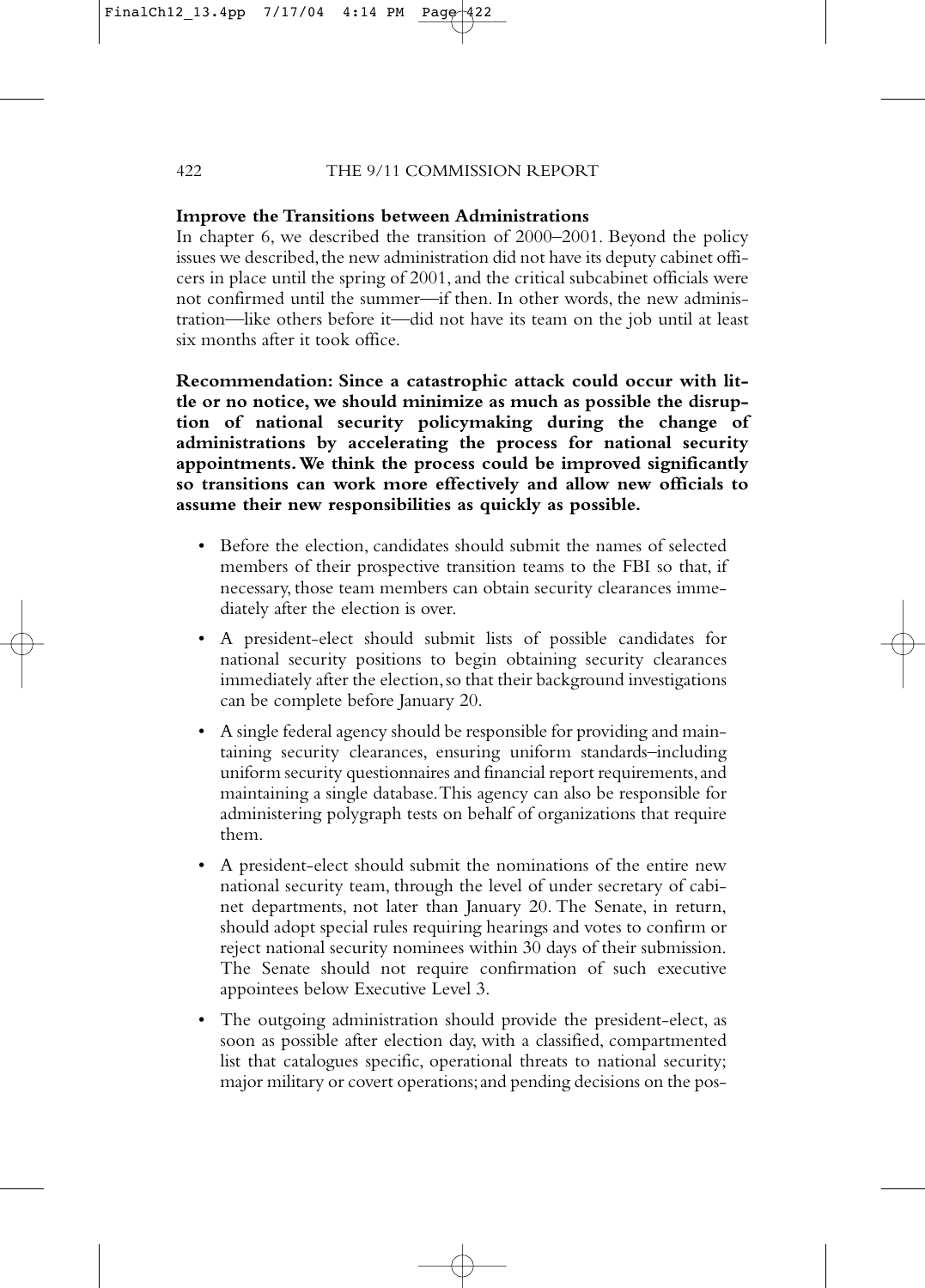sible use of force. Such a document could provide both notice and a checklist, inviting a president-elect to inquire and learn more.

# 13.5 ORGANIZING AMERICA'S DEFENSES IN THE UNITED STATES

#### **The Future Role of the FBI**

We have considered proposals for a new agency dedicated to intelligence collection in the United States. Some call this a proposal for an "American MI-5," although the analogy is weak—the actual British Security Service is a relatively small worldwide agency that combines duties assigned in the U.S. government to the Terrorist Threat Integration Center, the CIA, the FBI, and the Department of Homeland Security.

The concern about the FBI is that it has long favored its criminal justice mission over its national security mission. Part of the reason for this is the demand around the country for FBI help on criminal matters.The FBI was criticized, rightly, for the overzealous domestic intelligence investigations disclosed during the 1970s.The pendulum swung away from those types of investigations during the 1980s and 1990s, though the FBI maintained an active counterintelligence function and was the lead agency for the investigation of foreign terrorist groups operating inside the United States.

We do not recommend the creation of a new domestic intelligence agency. It is not needed if our other recommendations are adopted—to establish a strong national intelligence center, part of the NCTC, that will oversee counterterrorism intelligence work, foreign and domestic, and to create a National Intelligence Director who can set and enforce standards for the collection, processing, and reporting of information.

Under the structures we recommend, the FBI's role is focused, but still vital. The FBI does need to be able to direct its thousands of agents and other employees to collect intelligence in America's cities and towns—interviewing informants, conducting surveillance and searches, tracking individuals, working collaboratively with local authorities, and doing so with meticulous attention to detail and compliance with the law.The FBI's job in the streets of the United States would thus be a domestic equivalent, operating under the U.S. Constitution and quite different laws and rules, to the job of the CIA's operations officers abroad.

Creating a new domestic intelligence agency has other drawbacks.

• The FBI is accustomed to carrying out sensitive intelligence collection operations in compliance with the law. If a new domestic intelligence agency were outside of the Department of Justice, the process of legal oversight—never easy—could become even more difficult.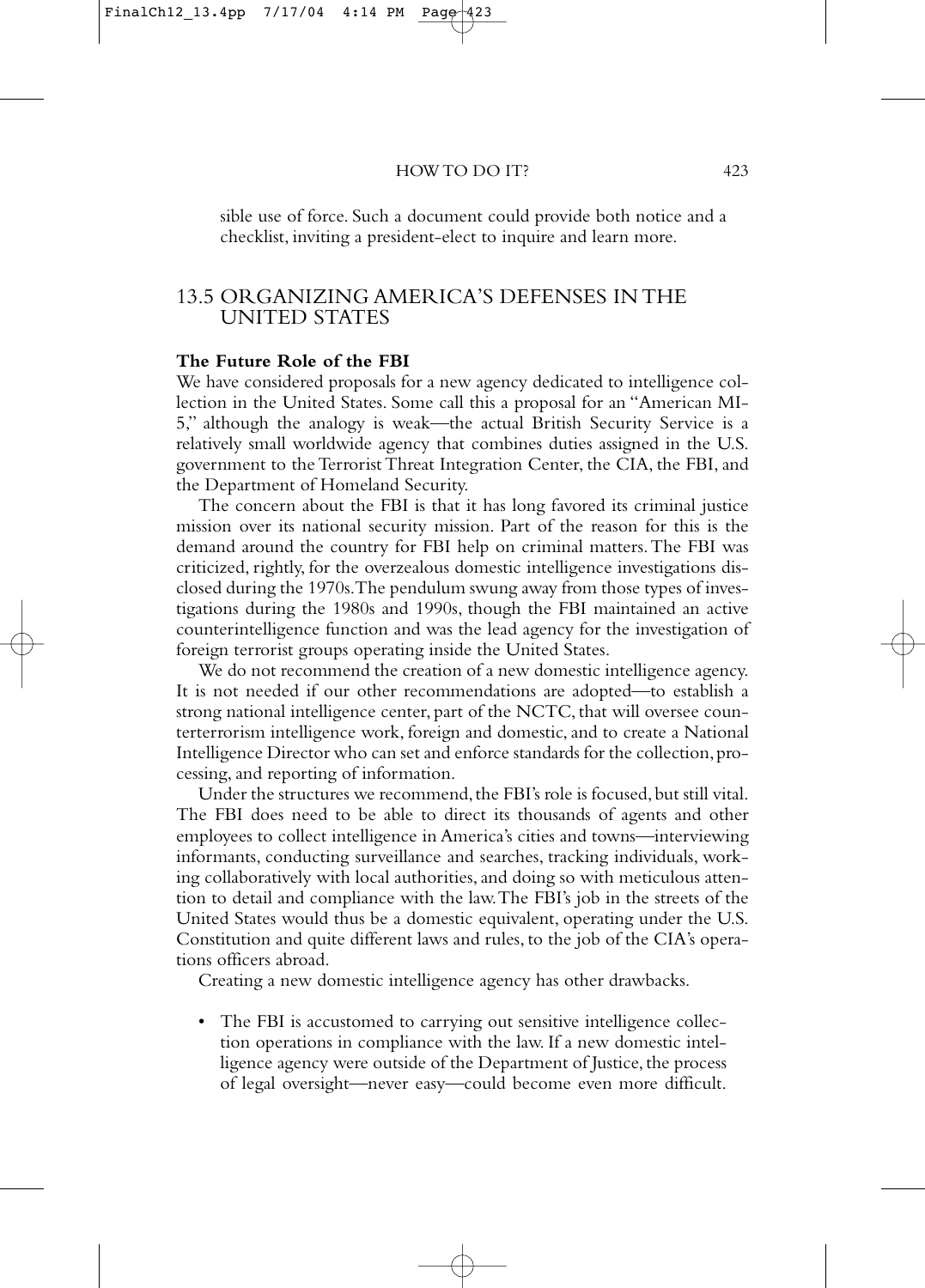Abuses of civil liberties could create a backlash that would impair the collection of needed intelligence.

- Creating a new domestic intelligence agency would divert attention of the officials most responsible for current counterterrorism efforts while the threat remains high. Putting a new player into the mix of federal agencies with counterterrorism responsibilities would exacerbate existing information-sharing problems.
- A new domestic intelligence agency would need to acquire assets and personnel.The FBI already has 28,000 employees;56 field offices,400 satellite offices, and 47 legal attaché offices; a laboratory, operations center, and training facility; an existing network of informants, cooperating defendants, and other sources; and relationships with state and local law enforcement, the CIA, and foreign intelligence and law enforcement agencies.
- Counterterrorism investigations in the United States very quickly become matters that involve violations of criminal law and possible law enforcement action. Because the FBI can have agents working criminal matters and agents working intelligence investigations concerning the same international terrorism target, the full range of investigative tools against a suspected terrorist can be considered within one agency. The removal of "the wall" that existed before 9/11 between intelligence and law enforcement has opened up new opportunities for cooperative action within the FBI.
- Counterterrorism investigations often overlap or are cued by other criminal investigations, such as money laundering or the smuggling of contraband. In the field, the close connection to criminal work has many benefits.

Our recommendation to leave counterterrorism intelligence collection in the United States with the FBI still depends on an assessment that the FBI—if it makes an all-out effort to institutionalize change—can do the job.As we mentioned in chapter 3, we have been impressed by the determination that agents display in tracking down details, patiently going the extra mile and working the extra month, to put facts in the place of speculation. In our report we have shown how agents in Phoenix,Minneapolis,and New York displayed initiative in pressing their investigations.

FBI agents and analysts in the field need to have sustained support and dedicated resources to become stronger intelligence officers. They need to be rewarded for acquiring informants and for gathering and disseminating information differently and more broadly than usual in a traditional criminal inves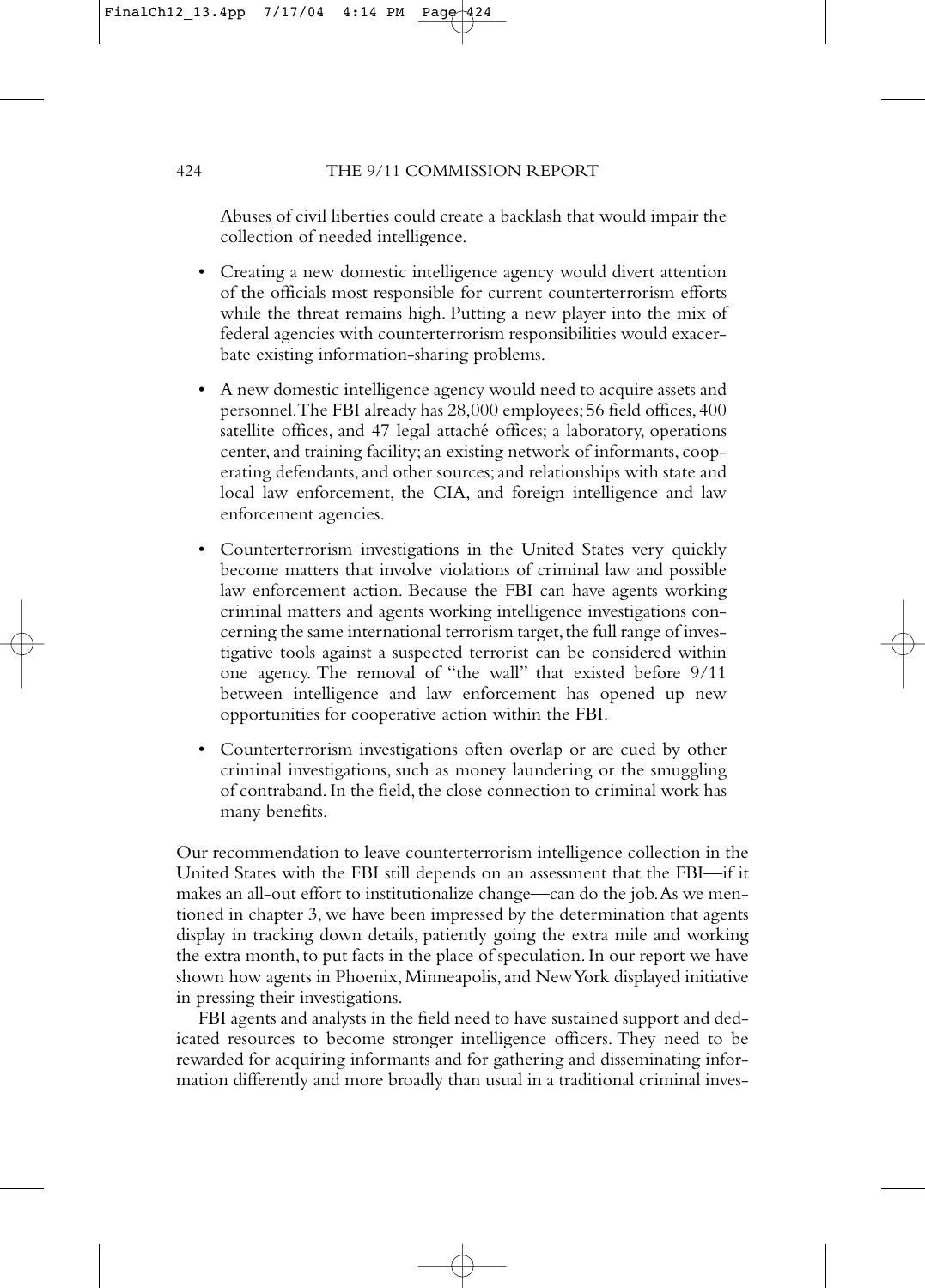tigation. FBI employees need to report and analyze what they have learned in ways the Bureau has never done before.

Under Director Robert Mueller, the Bureau has made significant progress in improving its intelligence capabilities. It now has an Office of Intelligence, overseen by the top tier of FBI management. Field intelligence groups have been created in all field offices to put FBI priorities and the emphasis on intelligence into practice. Advances have been made in improving the Bureau's information technology systems and in increasing connectivity and information sharing with intelligence community agencies.

Director Mueller has also recognized that the FBI's reforms are far from complete. He has outlined a number of areas where added measures may be necessary. Specifically, he has recognized that the FBI needs to recruit from a broader pool of candidates, that agents and analysts working on national security matters require specialized training, and that agents should specialize within programs after obtaining a generalist foundation.The FBI is developing career tracks for agents to specialize in counterterrorism/counterintelligence, cyber crimes, criminal investigations, or intelligence. It is establishing a program for certifying agents as intelligence officers, a certification that will be a prerequisite for promotion to the senior ranks of the Bureau. New training programs have been instituted for intelligence-related subjects.

The Director of the FBI has proposed creating an Intelligence Directorate as a further refinement of the FBI intelligence program.This directorate would include units for intelligence planning and policy and for the direction of analysts and linguists.

We want to ensure that the Bureau's shift to a preventive counterterrorism posture is more fully institutionalized so that it survives beyond Director Mueller's tenure.We have found that in the past the Bureau has announced its willingness to reform and restructure itself to address transnational security threats,but has fallen short—failing to effect the necessary institutional and cultural changes organization-wide.We want to ensure that this does not happen again. Despite having found acceptance of the Director's clear message that counterterrorism is now the FBI's top priority, two years after 9/11 we also found gaps between some of the announced reforms and the reality in the field. We are concerned that management in the field offices still can allocate people and resources to local concerns that diverge from the national security mission.This system could revert to a focus on lower-priority criminal justice cases over national security requirements.

**Recommendation: A specialized and integrated national security workforce should be established at the FBI consisting of agents, analysts, linguists, and surveillance specialists who are recruited, trained, rewarded, and retained to ensure the development of an institutional**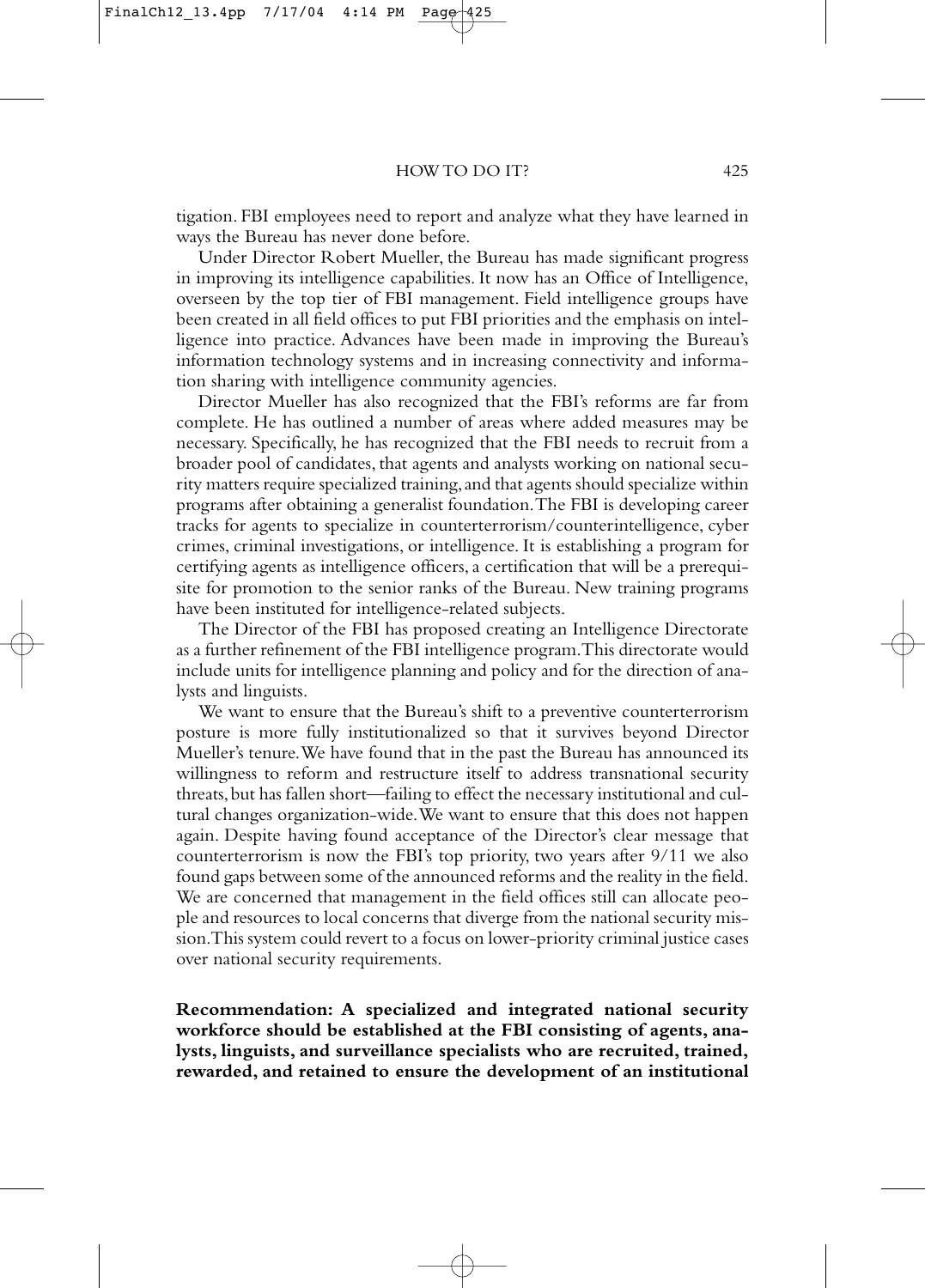# **culture imbued with a deep expertise in intelligence and national security.**

- The president, by executive order or directive, should direct the FBI to develop this intelligence cadre.
- Recognizing that cross-fertilization between the criminal justice and national security disciplines is vital to the success of both missions, all new agents should receive basic training in both areas. Furthermore, new agents should begin their careers with meaningful assignments in both areas.
- Agents and analysts should then specialize in one of these disciplines and have the option to work such matters for their entire career with the Bureau. Certain advanced training courses and assignments to other intelligence agencies should be required to advance within the national security discipline.
- In the interest of cross-fertilization, all senior FBI managers, including those working on law enforcement matters, should be certified intelligence officers.
- The FBI should fully implement a recruiting, hiring, and selection process for agents and analysts that enhances its ability to target and attract individuals with educational and professional backgrounds in intelligence, international relations, language, technology, and other relevant skills.
- The FBI should institute the integration of analysts, agents, linguists, and surveillance personnel in the field so that a dedicated team approach is brought to bear on national security intelligence operations.
- Each field office should have an official at the field office's deputy level for national security matters.This individual would have management oversight and ensure that the national priorities are carried out in the field.
- The FBI should align its budget structure according to its four main programs—intelligence, counterterrorism and counterintelligence, criminal, and criminal justice services—to ensure better transparency on program costs, management of resources, and protection of the intelligence program.20
- The FBI should report regularly to Congress in its semiannual program reviews designed to identify whether each field office is appropriately addressing FBI and national program priorities.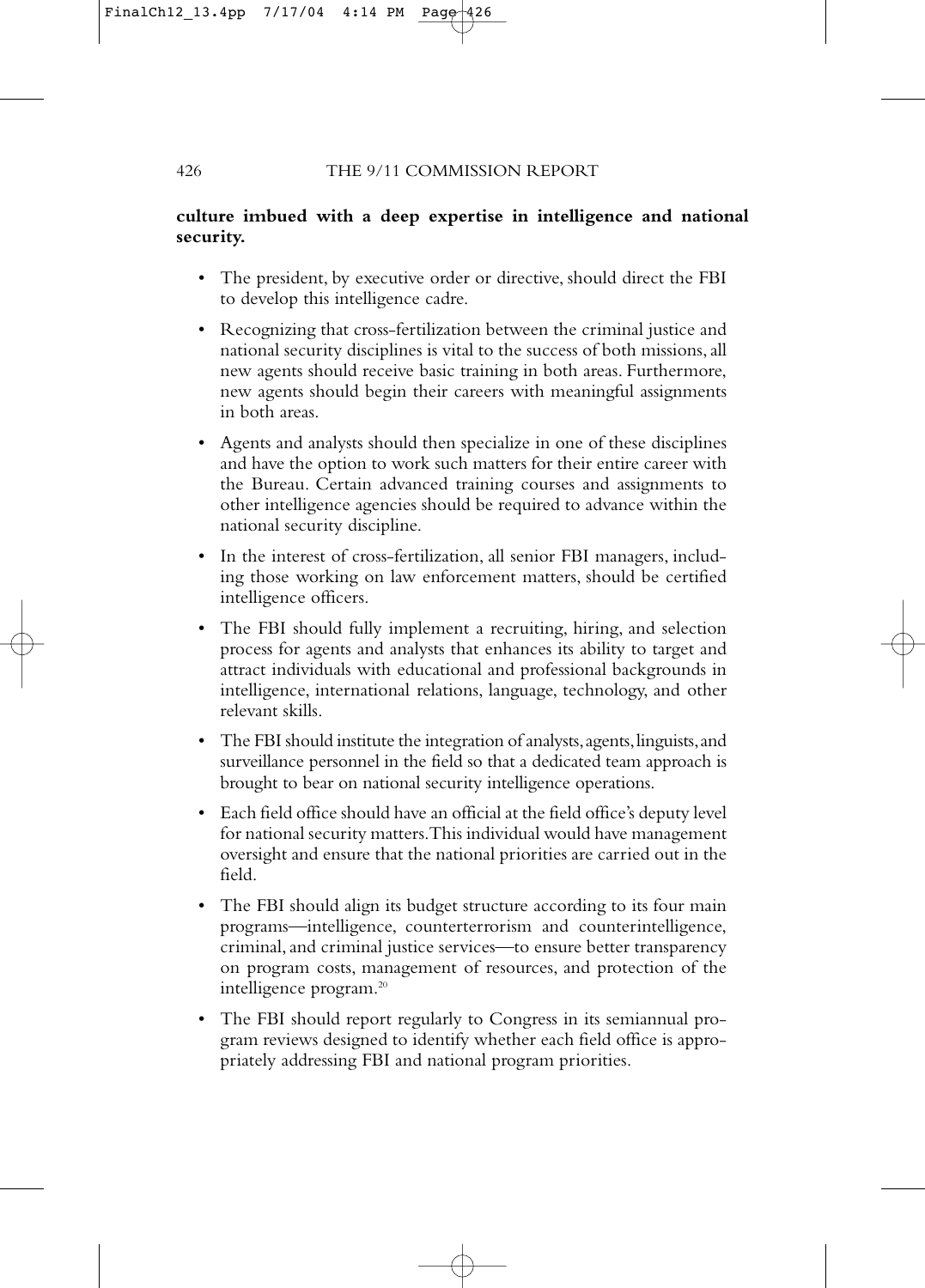#### HOW TO DO IT? 427

- The FBI should report regularly to Congress in detail on the qualifications, status, and roles of analysts in the field and at headquarters. Congress should ensure that analysts are afforded training and career opportunities on a par with those offered analysts in other intelligence community agencies.
- The Congress should make sure funding is available to accelerate the expansion of secure facilities in FBI field offices so as to increase their ability to use secure email systems and classified intelligence product exchanges. The Congress should monitor whether the FBI's information-sharing principles are implemented in practice.

The FBI is just a small fraction of the national law enforcement community in the United States, a community comprised mainly of state and local agencies.The network designed for sharing information, and the work of the FBI through local Joint Terrorism Task Forces, should build a reciprocal relationship, in which state and local agents understand what information they are looking for and, in return, receive some of the information being developed about what is happening, or may happen, in their communities. In this relationship, the Department of Homeland Security also will play an important part.

The Homeland Security Act of 2002 gave the under secretary for information analysis and infrastructure protection broad responsibilities. In practice, this directorate has the job to map "terrorist threats to the homeland against our assessed vulnerabilities in order to drive our efforts to protect against terrorist threats."21 These capabilities are still embryonic. The directorate has not yet developed the capacity to perform one of its assigned jobs, which is to assimilate and analyze information from Homeland Security's own component agencies, such as the Coast Guard, Secret Service, Transportation Security Administration, Immigration and Customs Enforcement, and Customs and Border Protection.The secretary of homeland security must ensure that these components work with the Information Analysis and Infrastructure Protection Directorate so that this office can perform its mission.<sup>22</sup>

### **Homeland Defense**

At several points in our inquiry, we asked,"Who is responsible for defending us at home?" Our national defense at home is the responsibility, first, of the Department of Defense and, second, of the Department of Homeland Security.They must have clear delineations of responsibility and authority.

We found that NORAD, which had been given the responsibility for defending U.S. airspace, had construed that mission to focus on threats coming from outside America's borders. It did not adjust its focus even though the intelligence community had gathered intelligence on the possibility that ter